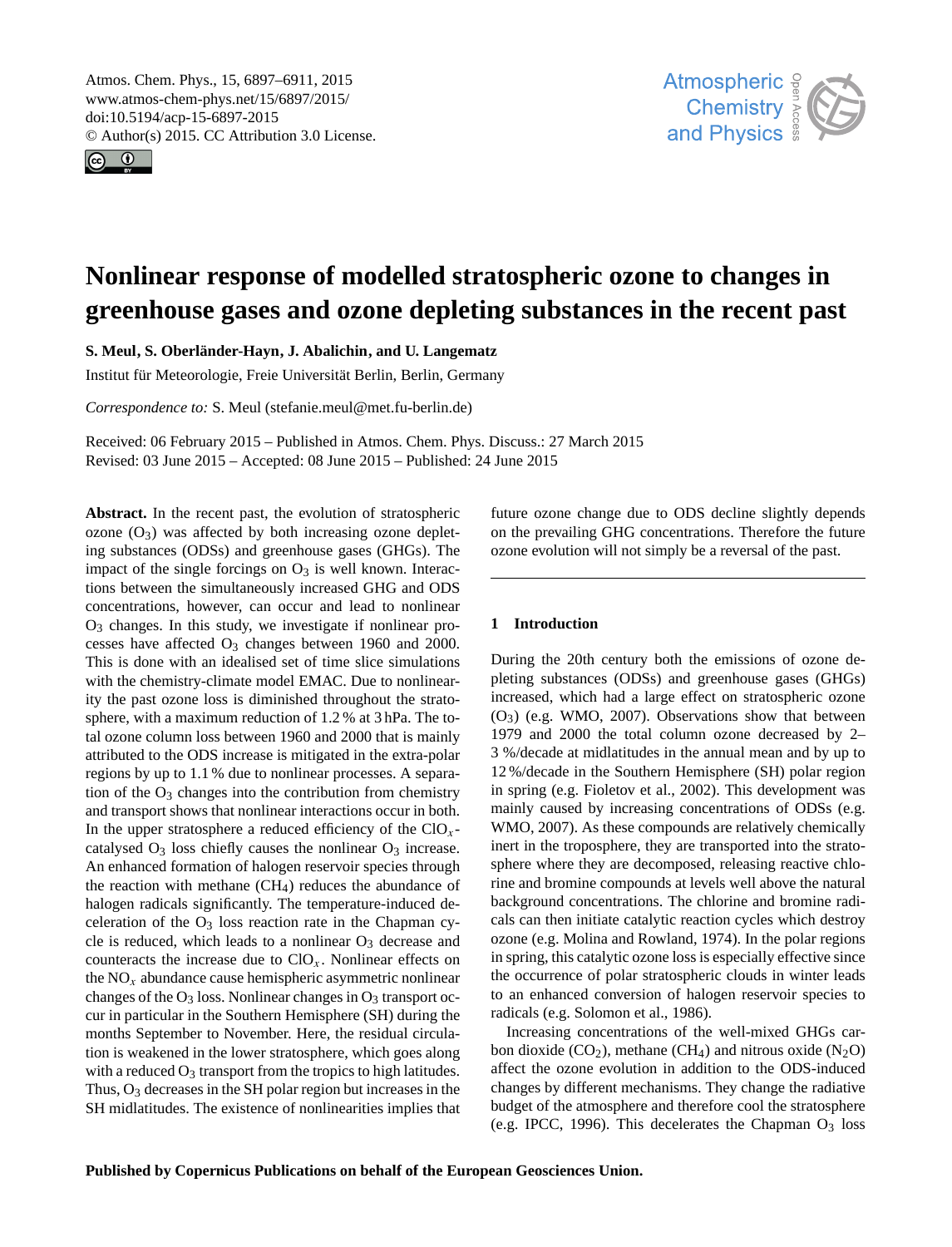reaction,  $O_3 + O$ , and accelerates the reaction  $O_2 + O + M$ , which controls the partitioning of  $O_x (= O + O_3)$ , and hence increases ozone (e.g. [Rosenfield et al.,](#page-14-2) [2002;](#page-14-2) [Jonsson et al.,](#page-13-3) [2004\)](#page-13-3). At the same time, the temperatures of the troposphere and of the oceans increase. This warming alters the stratospheric meridional residual circulation (Brewer–Dobson circulation, BDC) (e.g. [Garny et al.,](#page-13-4) [2011a;](#page-13-4) [Oberländer et al.,](#page-13-5) [2013\)](#page-13-5) and therefore the transport of ozone and other chemical species such as chlorine source gases (e.g. [Butchart and](#page-12-0) [Scaife,](#page-12-0) [2001;](#page-12-0) [Cook and Roscoe,](#page-12-1) [2012\)](#page-12-1). Increased emissions of  $CO<sub>2</sub>$ , CH<sub>4</sub> and N<sub>2</sub>O lead to changes in the stratospheric  $NO<sub>x</sub> (= NO + NO<sub>2</sub>)$  (e.g. [Rosenfield and Douglass,](#page-14-3) [1998\)](#page-14-3) and  $HO_x$  (= OH + HO<sub>2</sub>) abundances (e.g. [LeTexier et al.,](#page-13-6) [1988\)](#page-13-6) and also modify chemical ozone loss (e.g. [Portmann](#page-13-7) [et al.,](#page-13-7) [2007;](#page-13-7) [Revell et al.,](#page-13-8) [2012\)](#page-13-8). Furthermore, the chemical production of  $O_3$  via CH<sub>4</sub> oxidation is increased in the lower stratosphere (e.g. [Johnston and Podolske,](#page-13-9) [1978;](#page-13-9) [Nevison et](#page-13-10) [al.,](#page-13-10) [1999\)](#page-13-10), while the chemical  $O_3$  production through photolysis is decreased due to the reversed "self-healing" effect (e.g. [Portmann et al.,](#page-13-7) [2007\)](#page-13-7).

Former studies have analysed the contributions from increasing GHG and ODS concentrations to the past ozone change. So far, observational time series have been too short to clearly separate the effects using multiple linear regression [\(Stolarski et al.,](#page-14-4) [2010\)](#page-14-4). Therefore, simulations with chemistry-climate models (CCMs) are used for attribution studies. Different strategies for the attribution are discussed in [McLandress et al.](#page-13-11) [\(2010\)](#page-13-11), ranging from the multiple linear regression analysis of a single transient simulation including all forcings (e.g. [Oman et al.,](#page-13-12) [2010\)](#page-13-12) to the comparison of a set of simulations with different forcings (e.g. [Waugh et al.,](#page-14-5) [2009\)](#page-14-5). Differences among the studies arise also from the explanatory variables that are used as proxy for the GHG effect (e.g. temperature or  $CO<sub>2</sub>$ ) and the processes that are considered (e.g. including composition changes by  $CH_4$  and  $N_2O$ increases). However, qualitatively all studies agree and consistently show that increasing ODSs are the dominant driver of past ozone loss, while the GHG increase has led to an ozone increase in the upper stratosphere (e.g. [Waugh et al.,](#page-14-5) [2009;](#page-14-5) [Oman et al.,](#page-13-12) [2010;](#page-13-12) [Shepherd and Jonsson,](#page-14-6) [2008;](#page-14-6) [Jons](#page-13-13)[son et al.,](#page-13-13) [2009\)](#page-13-13).

Since both GHG and ODS abundances have increased simultaneously in the atmosphere, interactions between the forcings may occur (e.g. [Cicerone et al.,](#page-12-2) [1983;](#page-12-2) [Yang and](#page-14-7) [Brasseur,](#page-14-7) [2001\)](#page-14-7). In most attribution studies, however, those nonlinear interactions, or buffering effects, are not considered, either by simply assuming linearity (e.g. [Jonsson et al.,](#page-13-13) [2009\)](#page-13-13) or by using explanatory variables that can be affected by nonlinear processes themselves (e.g. the temperature or the abundance of stratospheric halogen radicals; [Jonsson et](#page-13-13) [al.,](#page-13-13) [2009;](#page-13-13) [Nevison et al.,](#page-13-10) [1999,](#page-13-10) respectively).

The effects of nonlinearities on ozone were analysed by [Haigh and Pyle](#page-13-14) [\(1982\)](#page-13-14) by simultaneously changing ODS and GHG concentrations. They used four experiments with a two-dimensional circulation model: a control run with low  $CO<sub>2</sub>$  concentrations and without chlorine chemistry, a run with increasing levels of  $CO<sub>2</sub>$  and without chlorine chemistry, a run with low  $CO<sub>2</sub>$  concentrations and high ODS concentrations and a run with increasing levels of  $CO<sub>2</sub>$  and high ODS levels. With this set of simulations it is possible to detect nonlinear effects. [Haigh and Pyle](#page-13-14) [\(1982\)](#page-13-14) found that the ozone changes in the upper stratosphere caused by the coupled perturbation are not equal to the sum of the individual changes. The ozone decrease due to the combined forcing is larger than the ozone decrease expected from the sum of the ODS and the GHG effect. For total column ozone, they reported a decrease from 1960 values by 3.2 % due to an ODS increase to predicted 2000 levels. Total column ozone is increased by 3 % due to an increase of the  $CO<sub>2</sub>$  content from 320 to 400 ppm, a value slightly higher than actually observed in the year 2000. The combined forcing results in a change of  $-0.6\%$  (compared to  $-0.2\%$  in the sum). They explained the nonlinearity with a reduced temperature dependency of ozone and therefore a reduced positive effect of the GHGs if chlorine chemistry were considered.

A detailed analysis of nonlinear buffering effects between increasing halogen and GHG concentrations is reported in [Nevison et al.](#page-13-10) [\(1999\)](#page-13-10). They analysed the effect of simultaneously increased concentrations of halogens,  $CH_4$  and  $N_2O$ on the  $NO_x$ ,  $HO_x$  and halogen-catalysed ozone loss in model simulations. They found that increasing CH<sub>4</sub> together with the halogen concentrations mitigates the halogen-catalysed  $O_3$  loss, since the reaction CH<sub>4</sub> + Cl leads to the formation of the reservoir species HCl and thus to a reduced  $ClO_x/Cl_y$ ratio. Furthermore, increasing  $N_2O$  and hence  $NO_x$  causes a buffering of the  $HO_x$  and halogen-catalysed  $O_3$  loss through the formation of the reservoir species  $HNO<sub>3</sub>$ , ClONO<sub>2</sub> and  $BroNO<sub>2</sub>$ .

Since both GHGs and ODSs affect the temperature of the stratosphere, nonlinear changes in the temperature structure can have an impact on wave propagation and hence on the residual mean circulation. This is analysed in detail in [McLandress et al.](#page-13-11) [\(2010\)](#page-13-11). The study is based on a set of transient simulations with the CCM CMAM, which allows the identification of a nonlinear response to ODS and the radiative effect of GHG changes. The additivity is tested by comparing the long-term trends from the sum of the experiments with either ODSs or GHGs fixed with the trends from the simulation with both changing GHGs and ODSs. They state that the response in the zonal mean temperature, zonal mean zonal wind and the mass flux in SH spring and summer is linear within the statistical uncertainty.

For future ozone changes, the issue of additivity is briefly addressed in the study by [Zubov et al.](#page-14-8) [\(2013\)](#page-14-8) who analysed a set of time slice simulations with the CCM SOCOL focusing on the future role of GHG, ODS and sea surface temperatures (SSTs)/sea ice concentrations (SICs) forcing. They find positive nonlinear annual mean ozone changes in the tropical upper stratosphere and the SH polar lower stratosphere. However, the underlying processes are not discussed.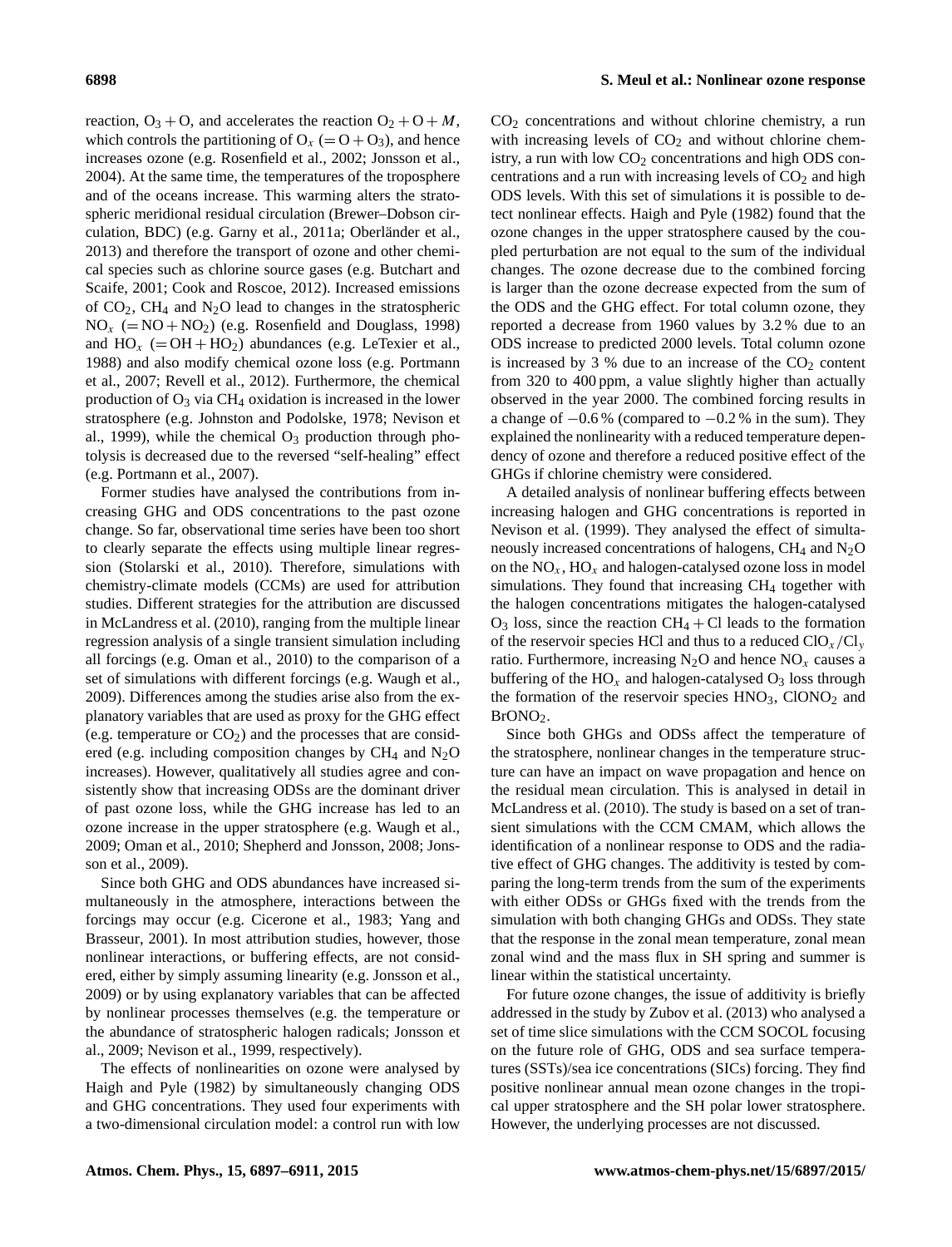|                  | R <sub>1960</sub> | R <sub>2000</sub> | GHG2000        | <b>ODS2000</b> |
|------------------|-------------------|-------------------|----------------|----------------|
| <b>GHGs</b>      | 1960              | 2000              | 2000           | 1960           |
| SSTs/SICs        | 1955–1964 mean    | 1995–2004 mean    | 1995–2004 mean | 1955–1964 mean |
| <b>ODSs</b>      | 1960              | 2000              | 1960           | 2000           |
| Ozone precursors | 1960              | 2000              | 2000           | 1960           |

<span id="page-2-1"></span>**Table 1.** Boundary conditions for the four time slice simulations indicated by the year of the input time series.

In this study we want to address the question of the relevance of nonlinear processes in ozone chemistry and transport in the recent past. We aim to clarify if ozone evolution was affected by nonlinear interactions between the increasing concentrations of well-mixed GHGs and ODSs. Therefore, we want to consider the effects of both changing temperature and chemical composition and account for nonlinear changes in all processes. This is realised with the help of an idealised set of multi-year equilibrium simulations with a state-of-the-art CCM following the strategy by [Zubov et al.](#page-14-8) [\(2013\)](#page-14-8). The advantage of time slice simulations compared to transient experiments is the improved statistical basis, which allows the detection of small signals. In these simulations we detect and quantify the contribution of nonlinearities to the ozone change between 1960 and 2000 and analyse the processes leading to the nonlinearities.

The study is composed as follows. In Sect. [2](#page-2-0) the model and the experiments used in this study are described. The results are discussed in Sect. [3,](#page-3-0) followed by a summary and conclusion in Sect. [4.](#page-11-0)

#### <span id="page-2-0"></span>**2 Model and experimental setup**

A set of equilibrium simulations has been performed with the ECHAM/MESSy Atmospheric Chemistry (EMAC) CCM version 1.7 [\(Jöckel et al.,](#page-13-15) [2006\)](#page-13-15). The core atmospheric model is ECHAM5 (the fifth generation European Centre Hamburg general circulation model; [Roeckner et al.,](#page-13-16) [2006\)](#page-13-16). Via the Modular Earth Submodel System (MESSy1) the core model is coupled to the atmospheric chemistry module MECCA1 (Module Efficiently Calculating the Chemistry of the Atmosphere; [Sander et al.,](#page-14-9) [2005\)](#page-14-9) and to a standard set of submodels describing tropospheric and middle atmosphere processes. Additionally, the highly resolved short-wave radiation parameterisation FUBRad [\(Nissen et al.,](#page-13-17) [2007\)](#page-13-17) is used. The model is run with horizontal resolution T42 (corresponding to a quadratic Gaussian grid of approx.  $2.8^{\circ} \times 2.8^{\circ}$ ) and 39 hybrid model layers between the surface and 0.01 hPa (∼ 80 km). Since this model version is not coupled to an ocean model, the SSTs and SICs are prescribed. After a spinup period (2 years with previous scaling of the initial concentrations of long-lived chemical substances), each experiment has been integrated for 40 years.

The performance of the EMAC model in this configuration has been evaluated in different model intercomparison studies (e.g. [Austin et al.,](#page-12-3) [2010;](#page-12-3) [Eyring et al.,](#page-13-18) [2010\)](#page-13-18) with respect to the ozone evolution. EMAC is within the range of other CCMs, but the observed ozone depletion in the Antarctic spring is not fully captured by simulations with EMAC.

To analyse the additivity of the ozone response to the GHG and ODS forcing between 1960 and 2000, four time slice simulations are required analogous to [Haigh and Pyle](#page-13-14) [\(1982\)](#page-13-14) and [Zubov et al.](#page-14-8) [\(2013\)](#page-14-8): two simulations that represent the reference states of the atmosphere for the year 1960 (R1960) and the year 2000 (R2000), with observed mixing ratios of well-mixed GHGs  $(CO_2, CH_4, N_2O)$  from the [IPCC](#page-13-19) [\(2001\)](#page-13-19) and the ODSs from the [WMO](#page-14-0) [\(2007\)](#page-14-0) for the corresponding years, and two simulations in which just the GHG (GHG2000) or the ODS (ODS2000) boundary conditions are set to present day conditions while the other is kept at 1960 levels. The RETRO (REanalysis of the TROpospheric chemical composition) data set [\(Schultz et al.,](#page-14-10) [2007\)](#page-14-10) is used for the emissions of tropospheric ozone precursors. The SSTs and SICs from a transient simulation with the coupled atmosphere ocean model ECHAM5/MPIOM (Max Planck Institute ocean model; [Jungclaus et al.,](#page-13-20) [2006\)](#page-13-20) are prescribed as 10-year averages for the period 1955–1964 in the R1960 and ODS2000 simulations and for the period 1995–2004 for the R2000 and the GHG2000 simulations. Therefore, there is no variability due to ENSO in the prescribed SSTs/SICs time series. Other natural forcings such as solar variability, the quasi-biennial oscillation (QBO) or volcanic eruptions are not included either. In all experiments, mean conditions of the 11-year solar cycle are prescribed using the average of the spectral solar flux between the minimum and the maximum of solar cycle 22. Since no QBO nudging is applied, easterly winds prevail in the tropical stratosphere. For reference, the specific boundary conditions used for the simulations are listed in Table [1.](#page-2-1)

The response of ozone to the combined GHG and ODS forcing is determined by calculating the difference between the mean states of the R2000 and the R1960 simulations  $(total = R2000 - R1960)$ . With the help of the simulations GHG2000 and ODS2000 we can separate the effects due to  $GHGs$  ( $GHG = GHG2000 - R1960$ ) and due to ODSs only  $(ODS = ODS2000 - R1960)$ . To test the additivity a nonlinear contribution is calculated:

$$
nonlinear = total - (GHG + ODS). \tag{1}
$$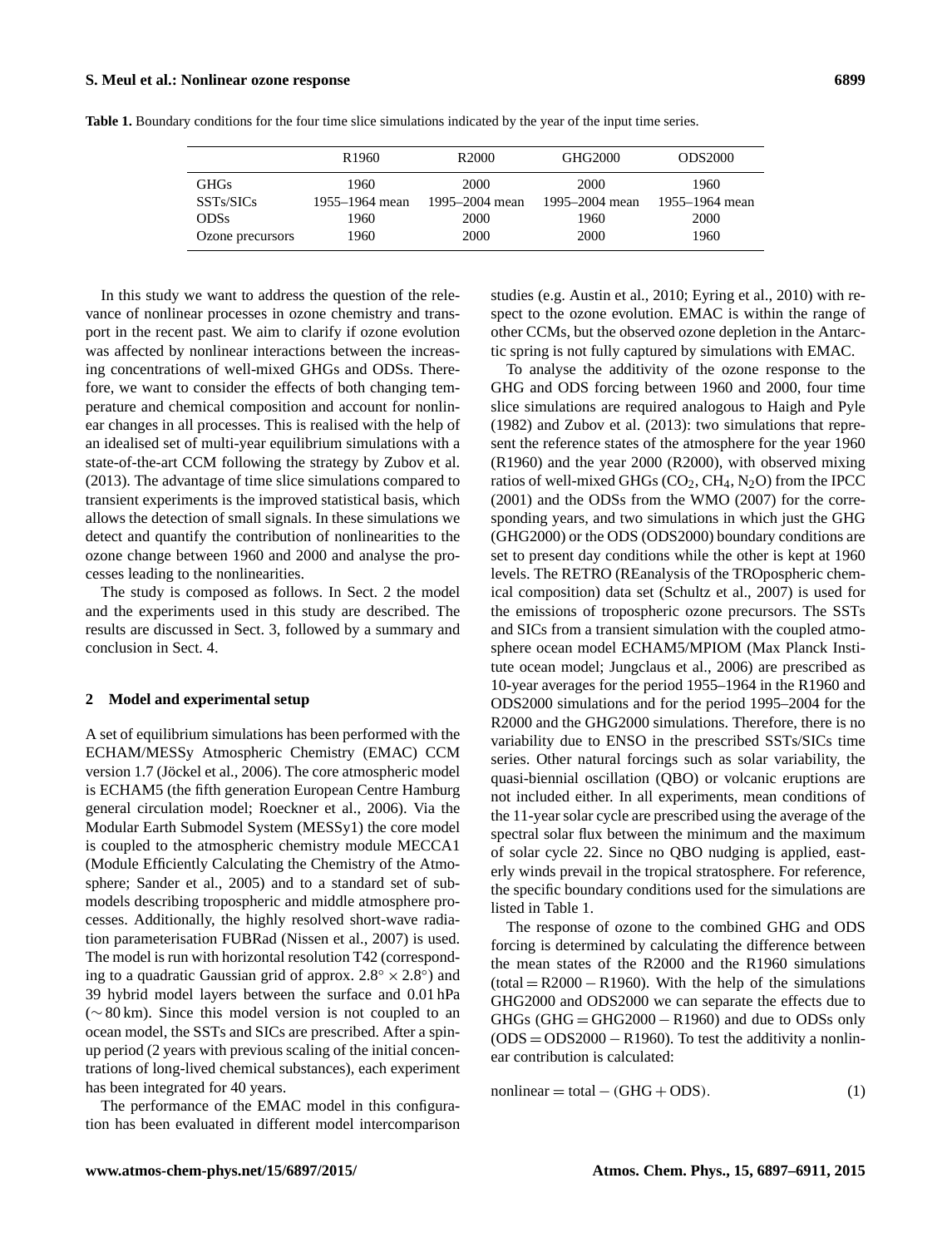It has to be noted that changes in tropospheric ozone due to changes in the ozone precursors are attributed to the GHG effect when using the described attribution method. The GHG effect is calculated as a combined effect from  $CO<sub>2</sub>$ ,  $CH<sub>4</sub>$  and  $N_2O$  changes. The attribution to specifically  $CO_2$ ,  $CH_4$  or N<sub>2</sub>O changes is not possible. Thus, effects of interactions between the GHG-induced  $HO_x$  and  $NO_x$  changes, as reported for instance by [Nevison et al.](#page-13-10) [\(1999\)](#page-13-10), are not detectable.

To identify the processes causing nonlinear ozone changes, the annual mean ozone change is separated into the contributions from chemistry (chemical production and loss), transport and a residual term according to the method described in [Garny et al.](#page-13-21) [\(2011b\)](#page-13-21) and [Meul et al.](#page-13-22) [\(2014\)](#page-13-22). Since the polar regions exhibit a large seasonal variability in ozone chemistry and ozone transport, the analysis must be extended to seasonal data. This means that in the attribution method the tendency term is no longer small and has to be considered. A non-zero ozone tendency over one season means that ozone production, loss and transport are not balanced but cause a change in the local ozone abundance. Therefore, the contribution from the tendency term to the relative ozone change is interpreted as the difference in the seasonal imbalance between chemistry and transport between the climate states. In the following analysis, the tendency term is not shown, but it is considered (together with the residual term) when adding up the single contributions to the total.

To separate the chemical ozone loss into the different loss cycles, the tool StratO3Bud (for details see [Meul et al.,](#page-13-22) [2014\)](#page-13-22) is applied to the model output. As discussed in [Meul et al.](#page-13-22) [\(2014\)](#page-13-22), a lower temporal resolution of the input data and a reduced set of reactions used in StratO3Bud lead, in some regions, to differences of the total ozone production and loss compared to the online integrated terms that are used for the separation into chemistry and transport. Therefore both loss quantities are shown in Sect. [3](#page-3-0) for comparison.

The uncertainty of the nonlinear signals is calculated from the joint standard deviations, based on the concept of error propagation. Significant changes on the 95/99 % confidence level are then estimated by the exceedance of 2/3 times the standard deviation ( $2/3\sigma$ ).

#### <span id="page-3-0"></span>**3 Results**

#### **3.1 Ozone change and its drivers**

The annual mean, global mean ozone change between the years 1960 and 2000 is shown in Fig. [1a](#page-3-1). Ozone mixing ratios are reduced throughout the stratosphere, with a maximum change of  $-12\% (= -3\% / \text{decade})$  in the upper stratosphere (black line). This decrease is slightly smaller than that described in [Jonsson et al.](#page-13-13) [\(2009\)](#page-13-13) for the period 1975–1995. However, since the ozone decline was slower before 1975, the results are comparable. Consistent with the literature, the ozone decrease is mainly due to the increase in ODSs

<span id="page-3-1"></span>

**Figure 1. (a)** Vertical profile of the annual mean global mean change in ozone mixing ratio (in percent) between 1960 and 2000 (black) and the contributions from GHGs (blue) and ODSs (green) and the nonlinear term (red). The sum of the single forcings  $(GHG + ODS)$  is shown in grey. The bars denote the 95% confidence level of the changes. **(b)** Same as **(a)** but for the latitude dependant annual mean change in total column ozone (in percent) between 1960 and 2000.

(green). Rising levels of GHGs (blue) lead to an ozone increase in the middle and upper stratosphere (by up to 2.5 %) and hence counteract the ODS-induced ozone loss. The positive ozone change below 100 hPa attributed to GHGs is probably caused by increasing concentrations of ozone precursors, but it is not distinguishable from the GHG effect due to our experimental setup (see Sect. [2\)](#page-2-0). The GHG-induced ozone increase in the upper stratosphere is related to GHGinduced radiative cooling, which decelerates the temperature dependant ozone loss reactions (e.g. [Rosenfield et al.,](#page-14-2) [2002\)](#page-14-2). The negative GHG-signal in the lower stratosphere, which is also found by [Jonsson et al.](#page-13-13) [\(2009\)](#page-13-13), originates from the tropics where a slightly strengthened upwelling reduces the local abundance of ozone (not shown). In the lower mesosphere, the overall ozone loss is enhanced by the GHG effect. This is caused by an increase of the  $HO_x$  mixing ratio, which is related to the higher CH<sub>4</sub> emissions (e.g. [Wuebbles and Hay](#page-14-11)[hoe,](#page-14-11) [2002\)](#page-14-11). A slightly negative ozone change attributed to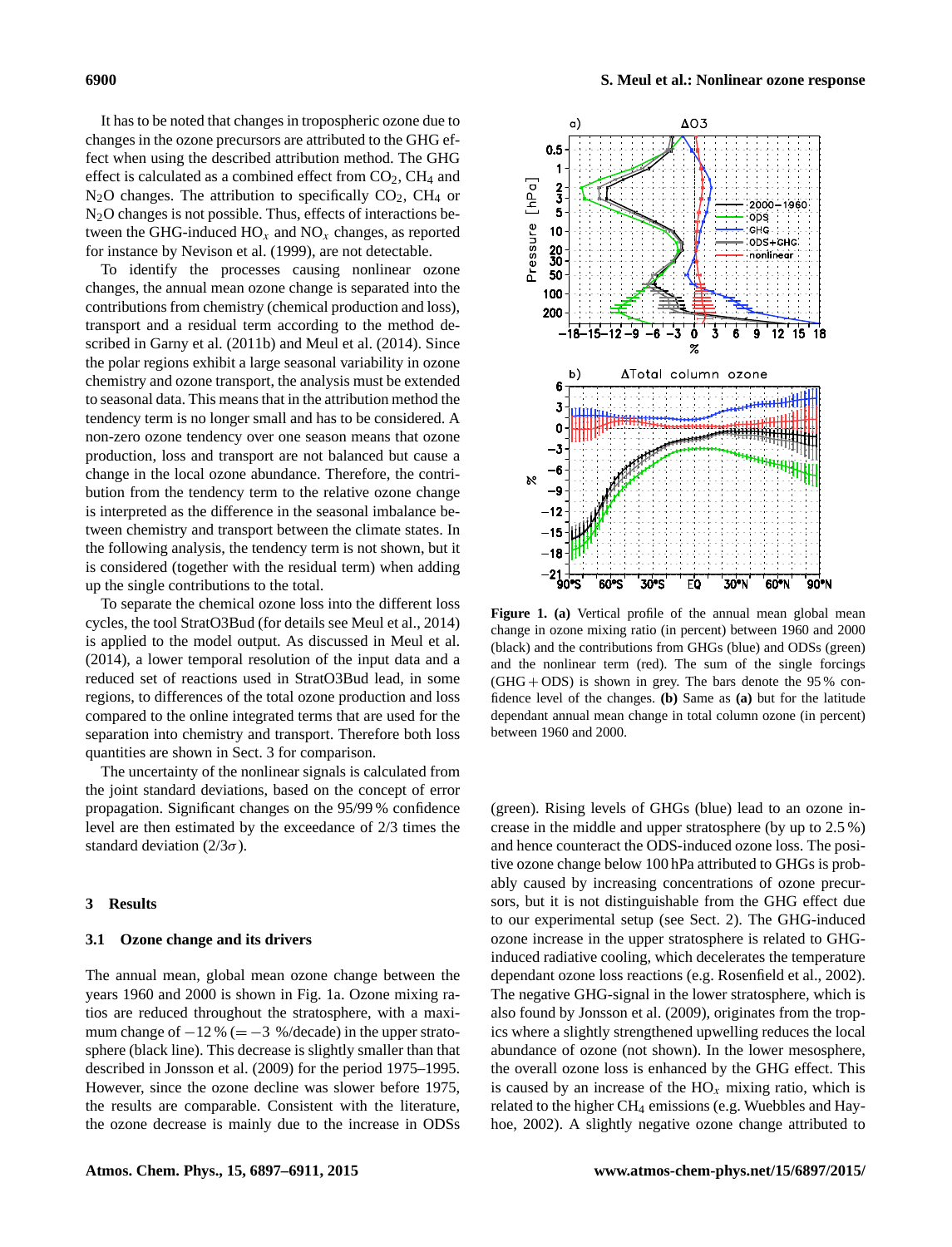# **S. Meul et al.: Nonlinear ozone response 6901**

 $HO_x$  in the lower mesosphere is also reported by [Oman et al.](#page-13-12) [\(2010\)](#page-13-12) for the period 1960 to 1999.

The annual mean change in the total ozone column between 1960 and 2000 is shown in Fig. [1b](#page-3-1) for all latitudes. Total column ozone decreases globally, with the largest changes (−15 %) occurring in the SH polar region. The pattern of the changes in the SH is qualitatively comparable to the trends derived from observations (Figs. 3–22 from [WMO,](#page-14-0) [2007\)](#page-14-0) for the period 1980–2004. In the tropics, however, the total ozone column change in the simulations is larger than in the observations. Furthermore, the meridional gradient of the  $O<sub>3</sub>$  change in the Northern Hemisphere (NH) in the observations is not captured by the model. Here, the different periods considered for the calculation may play a role. However, regarding the contribution from the ODSs, the ozone changes show this meridional gradient. This indicates that the change induced by the GHGs is too small in the tropics and too large in the NH, which suggests a slightly stronger increase in the transport of ozone from the tropics to the high latitudes in the time slice simulations compared to the observations.

#### **3.2 Nonlinear processes**

#### <span id="page-4-0"></span>**3.2.1 Annual mean**

In the atmosphere, GHG and ODS abundances have increased simultaneously and nonlinear interactions can occur. The difference between the sum of the single forcings (grey) and the change of simultaneously increased GHG and ODS mixing ratios (black) is shown by the red line in Fig. [1.](#page-3-1) Throughout the stratosphere the nonlinear contribution to the annual mean global mean ozone change is positive (Fig. [1a](#page-3-1)). The largest nonlinear effect is found in the upper stratosphere, where it is as large as 1.2 %. Here, the ozone change due to nonlinearity is about half as large as the ozone change induced by GHG changes. Statistically significant nonlinear contributions are found above 100 hPa.

The vertically integrated nonlinear contribution for the different latitudes is shown in red in Fig. [1b](#page-3-1). Significant positive changes are found in the extra-polar regions. At SH midlatitudes the nonlinear term causes up to 1.1 % increase. Nonlinearity has a slightly negative (not significant) contribution in the SH polar region in the annual mean but a slightly positive contribution (not significant) in the NH polar region. All in all, due to nonlinear interactions between changing GHG and ODS concentrations, the resulting ozone loss in the recent past is slightly smaller than expected from the single forcings.

To analyse the processes that underlie the nonlinear ozone changes, the regions with significant nonlinear changes have to be identified. In Fig. [2a](#page-5-0), showing the vertically and latitudinally resolved annual mean nonlinear ozone change, two stratospheric regions are found: the extra-polar upper stratosphere and the SH midlatitude lower stratosphere. Both regions exhibit positive nonlinear contributions to the overall ozone change of 1–2 %. These regions of statistically significant nonlinear changes are in relatively good agreement with the regions identified by [Zubov et al.](#page-14-8) [\(2013\)](#page-14-8) for the future.

In the following we investigate which processes exhibit nonlinear interactions in the different regions. For this purpose the annual mean nonlinear ozone change is separated into the contributions from chemical ozone loss, chemical ozone production and ozone transport, shown in Fig. [2b](#page-5-0)–d respectively. For the interpretation, it should be noted that not the changes in the processes are shown, but the changes in ozone that are attributed to the changed processes. Since the ozone tendency is inversely proportional to the (positive definite) chemical ozone loss, a positive ozone change attributed to chemical loss implies slowed ozone loss. It is found that in the upper stratosphere, the nonlinear ozone changes are caused by nonlinearities in the ozone chemistry, with a positive effect from ozone loss and a smaller negative from ozone production (Fig. [2b](#page-5-0) and c). In the tropical lower stratosphere and at NH midlatitudes the significant nonlinear effects from ozone loss and production nearly compensate each other, leading to insignificant changes in ozone. The positive nonlinear signal in the lower stratosphere at SH midlatitudes results from the contribution from both ozone chemistry and ozone transport. Nonlinear processes affecting the ozone transport cause an ozone increase in the tropical and SH midlatitudinal lower stratosphere and a decrease in the SH polar region (Fig. [2d](#page-5-0)). This indicates a reduced ozone transport into the SH polar stratosphere. However, to identify the involved processes it is necessary to analyse the seasonal changes in detail, since the BDC exhibits strong seasonal variability (see Sect. [3.2.2\)](#page-7-0).

The next step is to understand how the nonlinear interactions are caused and which processes are responsible. First we analyse the reasons for the nonlinearity of the chemical ozone loss by separating the contributions from the different ozone loss cycles, applying the tool StratO3bud. For illustration, we show the attribution of the ozone changes due to ozone loss at 30◦ N and at 60◦S (Fig. [3\)](#page-6-0). Note that the use of StratO3bud can lead to quantitatively different results compared to Fig. [2b](#page-5-0), which is indicated by the additional contour line (black with circles) in the top panel. In the upper stratosphere at NH midlatitudes (Fig. [3a](#page-6-0)), the nonlinear processes are acting in the same direction as the increasing GHG concentrations and are reducing the efficiency of the ozone loss, whereas the increase of the halogen loading causes an ozone decrease due to enhanced ozone loss. In the lower stratosphere both the GHG and ODS increase enhance the ozone loss. The nonlinear contribution, however, remains positive. At 60◦ S (Fig. [3b](#page-6-0)) the sign of the ozone changes attributed to increasing GHG and ODS concentrations is the same as at NH midlatitudes, but the ozone loss due to ODSs is clearly larger in the lower stratosphere, which is linked to the evolution of the ozone hole. The nonlinear contribution to the ozone change is very small and not significant between 50 and 10 hPa and even slightly negative at 5 hPa,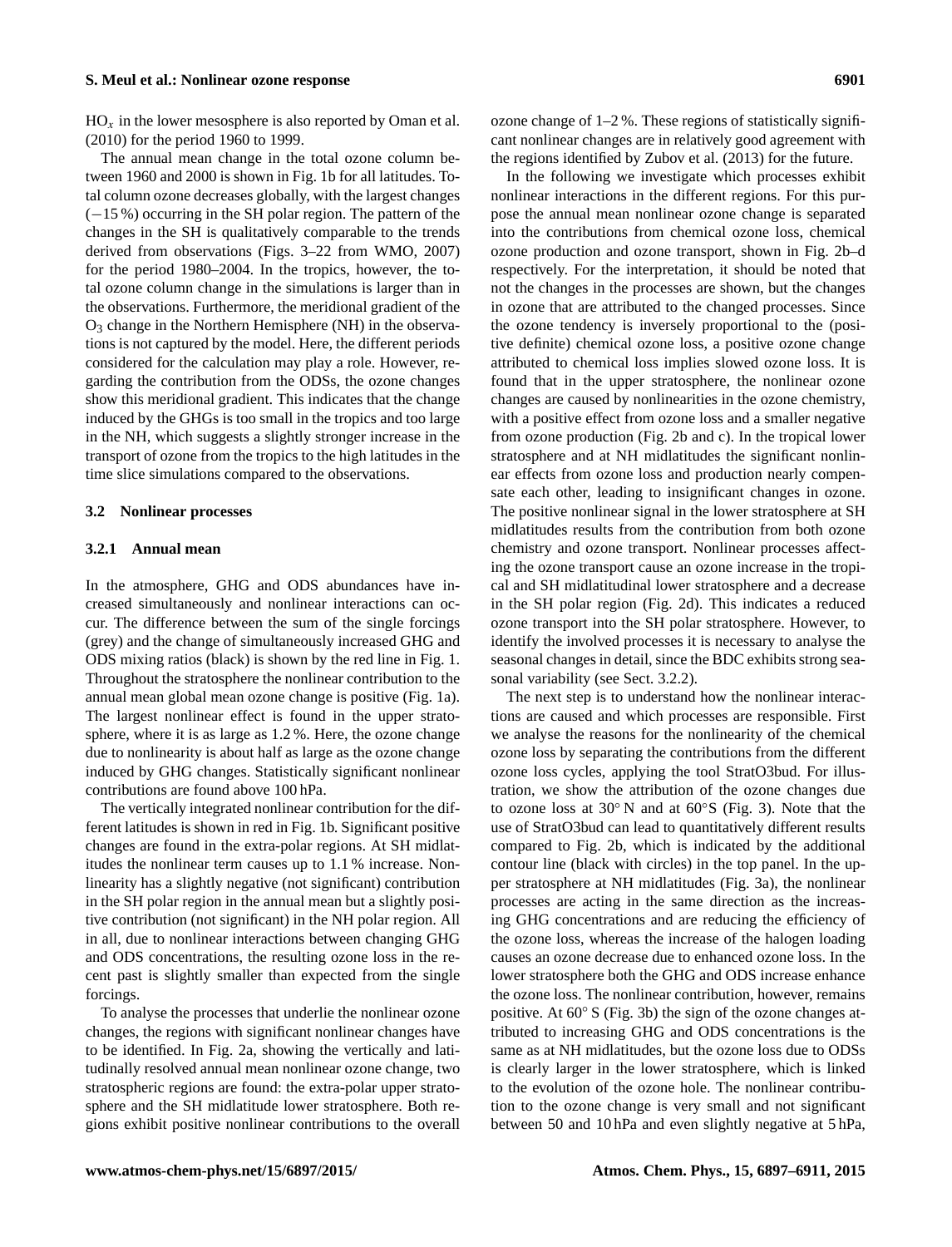<span id="page-5-0"></span>

**Figure 2.** Latitude-height section of the nonlinear contribution to the annual mean ozone change **(a)** between 1960 and 2000 in percent and the separation into the contributions from ozone loss **(b)**, ozone production **(c)** and ozone transport **(d)**. Red/blue shading indicates positive/negative changes. The contour lines indicate the regions where the changes are larger than  $\pm 2\sigma$  and  $\pm 3\sigma$ . The bold dashed line shows the mean tropopause location of the R1960 simulation for the annual mean. Note that the contributions from chemistry (b+c) and transport **(d)** do not exactly add up to the total **(a)** because of the residual term.

but in the lower stratosphere 8 % of the overall annual mean ozone change is explained by nonlinear interactions.

By analysing the nonlinear contributions from different loss cycles (Fig. [3c](#page-6-0) and d), we find that at NH midlatitudes the nonlinear ozone increase is determined by a reduced ozone loss in the catalytic chlorine loss cycle (orange) above 70 hPa. In the upper stratosphere this increase is slightly counteracted by an enhanced ozone loss in the Chapman cycle (purple). In the middle stratosphere nonlinear interactions modify the  $NO<sub>x</sub>$ -catalysed  $O<sub>3</sub>$  loss, while in the lower stratosphere the  $HO_x$ - and  $BrO_x$ -catalysed  $O_3$  loss are affected. In contrast to the nonlinear effect on the  $ClO_x$  and Chapman cycles in the upper stratosphere, which varies only quantitatively but not qualitatively with latitude, the sign of the nonlinear ozone change due to the  $NO<sub>x</sub>$  cycle depends on the geographical region. In the NH the nonlinear ozone change related to the  $NO<sub>x</sub>$  cycle is relatively small and not statistically significant. In the SH, however, ozone is significantly decreased by up to 2 % in the upper stratosphere at midlatitudes (Fig. [3d](#page-6-0)) and increased in the middle stratosphere in the polar region due to a nonlinearly modified  $NO<sub>x</sub>$ -catalysed ozone loss (not shown). This causes the hemispheric asymmetries in the nonlinear ozone change attributed to chemical loss in Fig. [2b](#page-5-0). In the lower stratosphere the nonlinear ozone change due to  $HO_x$  is positive at all latitudes, but statistically significant increases occur only at high latitudes. In the annual mean the total nonlinear decrease of the chemical  $O_3$ loss in the Antarctic lower stratosphere is caused by a reduced  $HO_x$ -,  $ClO_x$ - and  $BrO_x$ -catalysed  $O_3$  loss (Fig. [3d](#page-6-0)).

Which nonlinear processes are affecting the ozone loss cycles? Since the loss rate of a specific reaction is determined by the (temperature dependant) rate coefficient and the concentration of the involved species, nonlinear effects can occur either because of nonlinear temperature changes or/and nonlinear changes of the radical and ozone abundances. We find that the nonlinearity in the  $ClO_x$ -induced ozone loss is primarily caused by a reduced concentration of  $ClO_x$  radicals if ODSs and GHGs are changed simultaneously, as compared to the sum of the single forcings (Fig. [4a](#page-6-1)). In the upper stratosphere the  $ClO_x$  increase between 1960 and 2000 is about 300 %, while the changes due to ODSs ( $\approx$ +350 %) and GHGs ( $\approx$  -10%) add up to  $\approx$  +340% (not shown). This is explained by a nonlinear effect on the partitioning of inorganic chlorine, consistent with the study by [Nevison et al.](#page-13-10) [\(1999\)](#page-13-10). From 1960 to 2000 the ratio between reactive  $(CIO<sub>x</sub>)$ and inorganic chlorine is reduced more than expected from the single forcings. This is caused by the interaction between the chlorine species and the GHGs CH<sub>4</sub> and  $N_2O$ . While  $CO_2$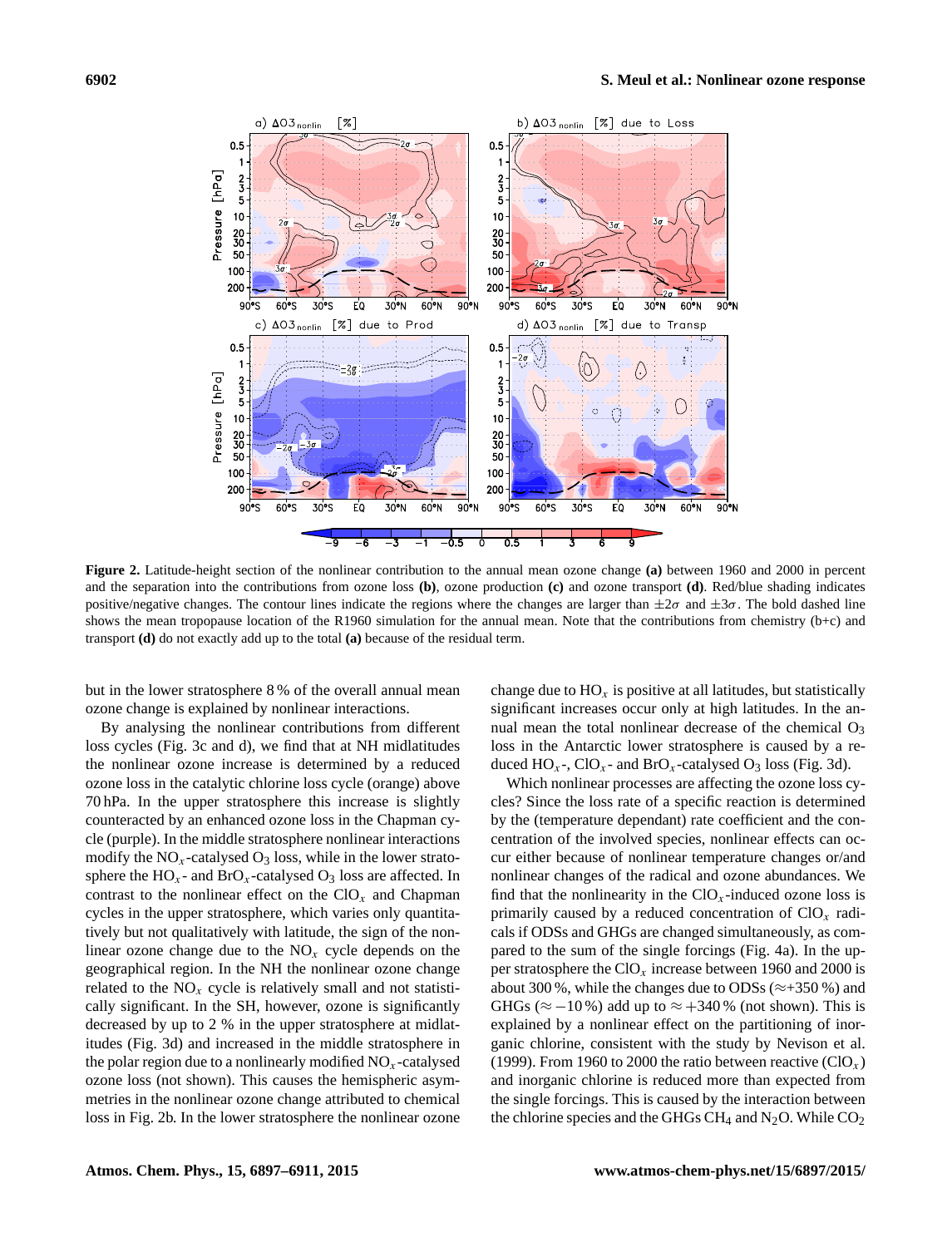<span id="page-6-0"></span>

**Figure 3.** Top panels: vertical profile of the relative ozone change due to chemical ozone destruction (black) and its attribution to GHGs (blue), ODSs (green) and nonlinear interactions (red) for the annual mean at 30◦ N **(a)** and at 60◦ S **(b)**. The results based on the calculation with the tool StratO3Bud are shown as solid lines. For comparison, the result of the total change calculated accordingly to Fig. [2b](#page-5-0) is shown as black line with circles. Bottom: vertical profile of the nonlinear contribution to the loss-induced ozone change (red; see top panel) and the separation into the contributions from the different ozone loss cycles, i.e. the  $O_x$  (purple),  $HO_x$  (blue),  $NO_x$  (green),  $ClO_x$  (orange) and BrO<sup>x</sup> (magenta) loss cycles for the annual mean at 30◦ <sup>N</sup> **(c)** and at 60◦ <sup>S</sup> **(d)**. The bars denote the 95 % confidence level of the changes. The contributions from the single loss cycles add up to the total loss change. Note the different scales of the subfigures.

<span id="page-6-1"></span>

**Figure 4.** Latitude-height section of the nonlinear change of the annual mean ClO<sub>x</sub> mixing ratio (a) and the September to November mean NO<sub>x</sub> mixing ratio (b) between 1960 and 2000. The contour lines indicate the regions where the changes are larger than  $\pm 2\sigma$  and  $\pm 3\sigma$ . The bold dashed line shows the mean tropopause location of the R1960 simulation for the annual mean and the SON mean respectively.

is chemically quasi-inert in the atmosphere and primarily influences the radiative budget of the system,  $CH_4$  and  $NO<sub>2</sub>$ (a product species from  $N_2O$ ) can react with chlorine compounds and form HCl and ClONO<sub>2</sub> respectively, which are the most abundant chlorine reservoir species in the stratosphere. Thus, the formation of chlorine reservoir species is enhanced if the GHG concentrations are increased simultaneously with the chlorine loading. This is also valid for the  $BrO<sub>x</sub>$ -catalysed  $O<sub>3</sub>$  loss in the lower stratosphere through the formation of BrONO2. In addition, nonlinear processes lead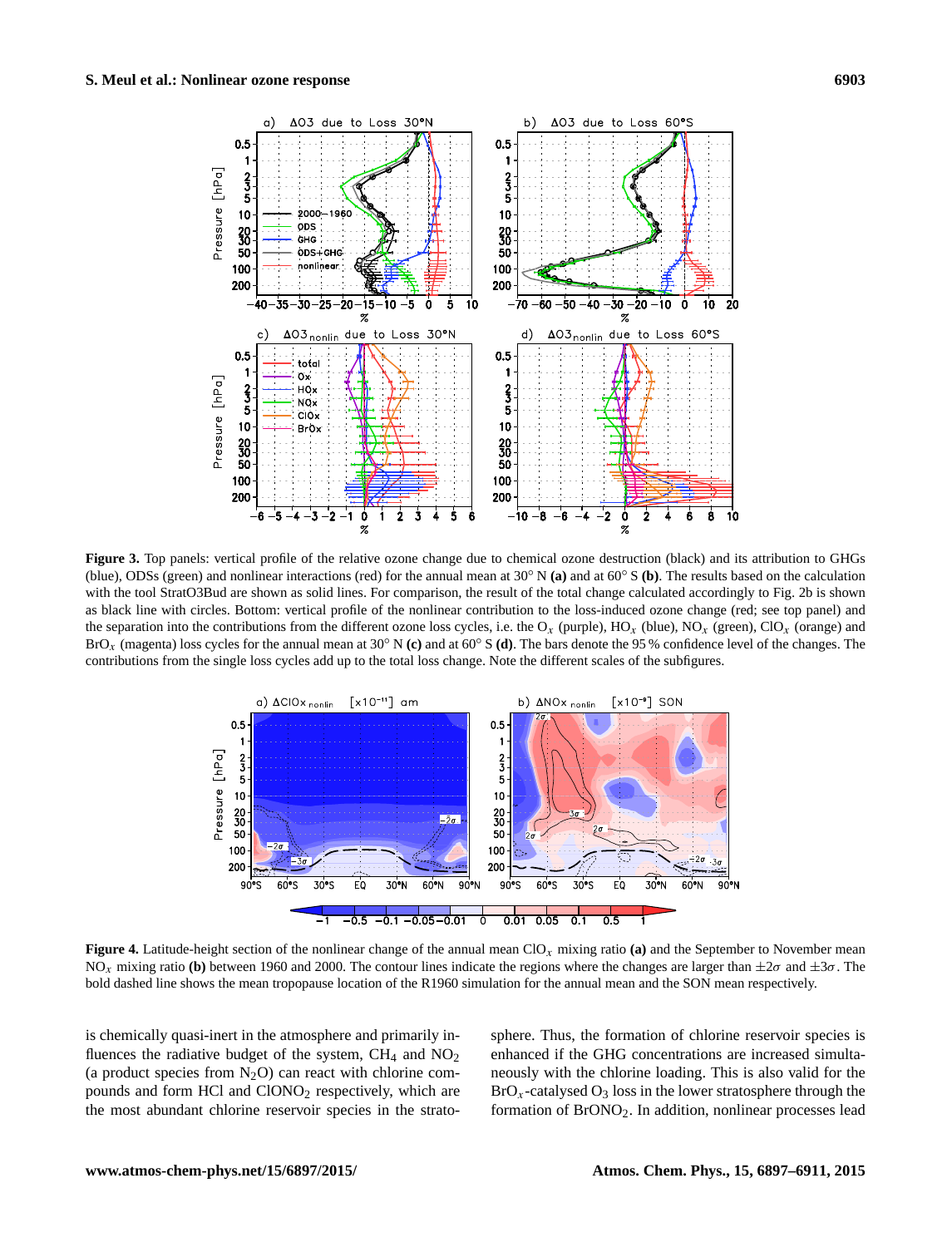to a reduced abundance not only of chlorine radicals but also of the total amount of inorganic chlorine in the stratosphere (not shown). This is related to a reduced conversion of the chlorine source gases to inorganic compounds in the tropical stratosphere. Here, the reduced short-wave radiation reaching the lower stratosphere due to the  $O_3$  increase above lowers the photolysis rate of organic chlorine. Furthermore, circulation changes can play a role for the chlorine release as discussed in [Waugh et al.](#page-14-12) [\(2007\)](#page-14-12).

The positive nonlinear effect on ozone shown here is contrary to the findings in [Haigh and Pyle](#page-13-14) [\(1982\)](#page-13-14), who found a larger ozone decrease for the combined change of ODSs and CO2. The main difference to the study by [Haigh and Pyle](#page-13-14) [\(1982\)](#page-13-14) is that not only  $CO<sub>2</sub>$  concentrations but also the CH<sub>4</sub> and  $N<sub>2</sub>O$  abundances are increased. This means that the nonlinear effect due to a reduced temperature sensitivity of ozone is smaller than the nonlinearity that originates from changing atmospheric abundances of  $CH<sub>4</sub>$  and N<sub>2</sub>O and their interactions with chlorine species.

The rate limiting reaction of the Chapman loss cycle  $(O_3 + O)$  exhibits a strong temperature dependency resulting in reduced ozone loss if temperatures decrease and enhanced loss if temperatures increase. The annual mean nonlinear temperature change between 1960 and 2000 (Fig. [5\)](#page-7-1) is positive and statistically significant in the tropical upper stratosphere and lower stratosphere at SH midlatitudes. Thus, the stratospheric cooling in the tropical upper stratosphere is weaker by up to 0.4 K if ODSs and GHGs are changed simultaneously, with the consequence that the ozone loss via the Chapman cycle is slightly increased. The temperature change pattern is linked to the nonlinear ozone increase due to the  $ClO_x$  cycle and the concomitant increase in ozone heating rates, but it is modulated by dynamical processes, especially in the polar regions. The warming in the SH polar upper stratosphere is related to a dynamically induced adiabatic descent that is probably caused by the cooling in the lower stratosphere. The cooling can partly be explained by reduced downwelling (see Sect. [3.2.2](#page-7-0) and Fig. [8d](#page-10-0)).

The hemispheric asymmetry in the nonlinear ozone change in the lower and middle stratosphere is attributed to a larger nonlinear effect on the  $NO<sub>x</sub>$  loss cycle in the SH that leads to a compensation of the  $ClO_x$ -induced ozone increase at SH midlatitudes and to a larger nonlinear ozone increase in the polar region. This is mainly caused by processes in the SH spring season and will be discussed in Sect. [3.2.2.](#page-7-0)

The significant nonlinear annual mean ozone increase due to chemical loss in the lowermost stratosphere at SH high latitudes (Fig. [2b](#page-5-0)) is mainly caused by a reduced efficiency of  $HO_x$ -catalysed  $O_3$  loss (see Fig. [3d](#page-6-0) for 60 $\degree$ S). At this altitude, the  $HO_x$  cycle is primarily determined by the reaction of OH with  $O_3$ . Although the absolute abundance of  $HO_x$ is increased due to nonlinear processes, the partitioning between OH and  $HO_2$  is shifted in favour of  $HO_2$  in this region (not shown). Thus, the loss efficiency is reduced.

<span id="page-7-1"></span>

**Figure 5.** Same as Fig. [2a](#page-5-0) but for the nonlinear annual mean temperature change (K) between 1960 and 2000. The contour lines indicate the regions where the changes are larger than  $\pm 2\sigma$  and  $\pm 3\sigma$ .

In addition to chemical ozone loss, chemical ozone production contributes to the nonlinear ozone signal. Figure [2c](#page-5-0) shows that ozone production is reduced if interactions between increasing GHGs and ODSs occur. It is mainly caused by a decrease of the photolysis rate due to the ozone increase in the levels above (i.e. a reversed self-healing effect). The nonlinear ozone increase attributed to production changes in the NH upper troposphere, however, is found to be due to increased production via the reaction path  $HO_2 + NO$  (not shown).

The processes that are responsible for the nonlinear change in the ozone transport are analysed in more detail from the seasonal point of view in the next section. To investigate the seasonality of the nonlinear ozone changes, the attribution method is applied to seasonal means as discussed in Sect. [2.](#page-2-0) The largest nonlinear contributions are found in the September to November (SON) season. Therefore we focus on the SON mean in the following analyses.

## <span id="page-7-0"></span>**3.2.2 Southern Hemisphere spring (SON)**

Figure [6](#page-8-0) shows the nonlinear ozone change between 1960 and 2000 for the SH spring season (SON) and the attributions to chemical ozone loss, production and transport analogous to Fig. [2.](#page-5-0) Figure [6a](#page-8-0) shows that the nonlinear ozone increase in the extra-polar upper stratosphere that was found for the annual mean is a robust signal in austral spring (and in fact all seasons; not shown). In the lower stratosphere, however, the nonlinear ozone change in the SON mean exhibits a clear dipole pattern in the SH, with a positive signal at midlatitudes and a negative signal in the polar region. Furthermore, a statistically significant ozone increase due to nonlinear interactions is found in the NH polar lower stratosphere.

The nonlinear ozone changes due to loss in the SON mean (Fig. [6b](#page-8-0)) are qualitatively similar to the annual mean, but in the SH polar region the changes are more pronounced. The nonlinear contribution is positive in the upper and lower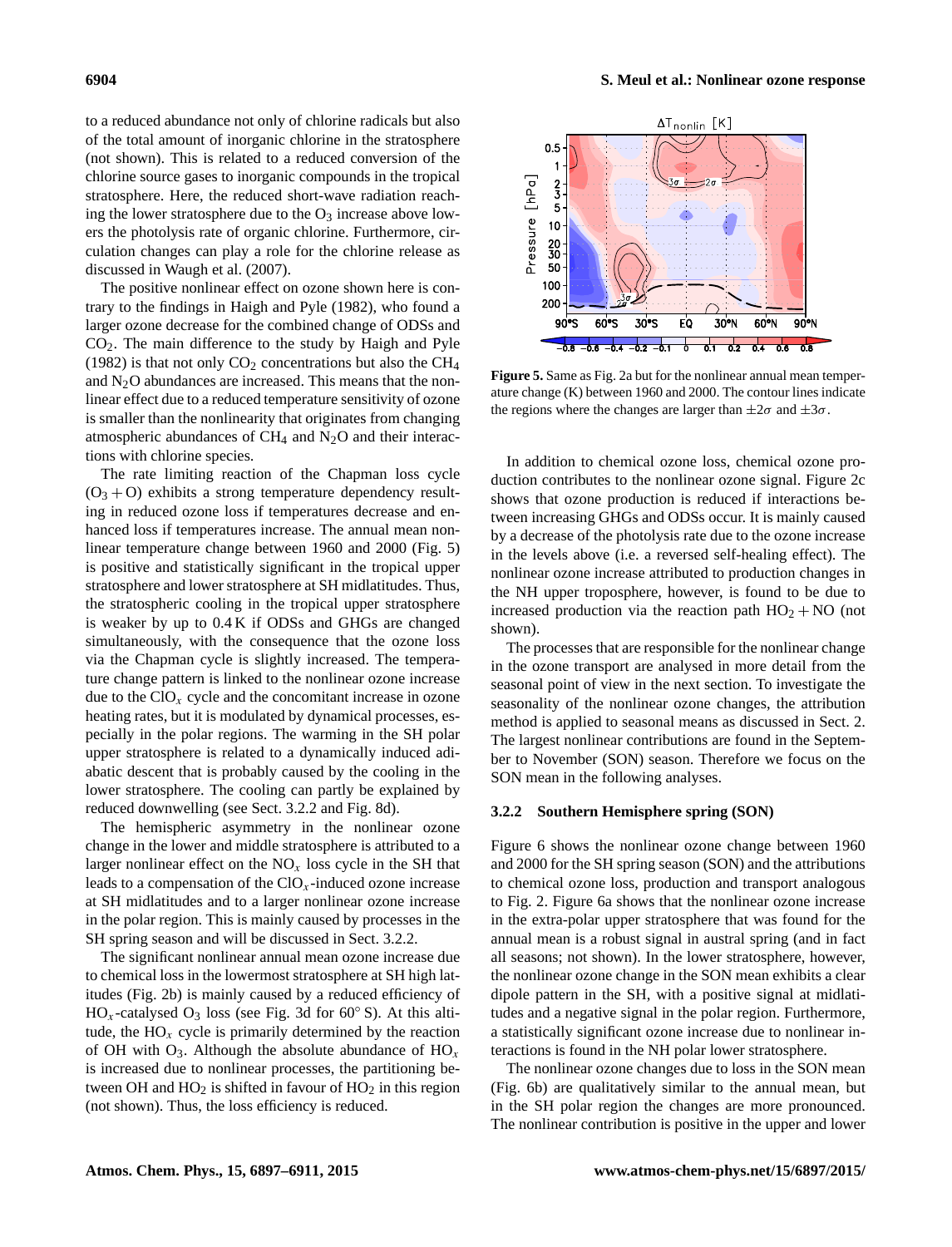<span id="page-8-0"></span>

<span id="page-8-1"></span>**Figure 6.** Same as Fig. [2](#page-5-0) but for the SON (September–October–November) mean. See text for details.



**Figure 7.** Latitude-height section of the SON mean nonlinear  $O_3$  changes due to the ClO<sub>x</sub> (a) and the NO<sub>x</sub> cycle (b) derived from StratO3Bud.

extra-polar stratosphere, as in the annual mean, but an ozone decrease is attributed to nonlinear processes at SH midlatitudes in the middle stratosphere and in the polar region in the upper stratosphere and lower mesosphere. This decrease is caused by significantly enhanced ozone loss through the  $NO<sub>x</sub>$  cycle – by more than 2 % (Fig [7b](#page-8-1)) – which slightly exceeds the ozone increase due to reduced  $ClO_x$ -catalysed  $O_3$ loss (Fig. [7a](#page-8-1); see Sect. [3.2.1](#page-4-0) for more details to the  $ClO_x$ catalysed  $O_3$  loss change). In the SH polar region, however, the nonlinear  $NO<sub>x</sub>$ -catalysed  $O<sub>3</sub>$  loss is decreased and thus ozone is increased in the middle stratosphere between 50 and 5 hPa (Fig. [7b](#page-8-1)). In the NH, no comparable nonlinear change pattern is found in the spring season (March to May; not shown).

The nonlinearity in  $NO<sub>x</sub>$ -catalysed  $O<sub>3</sub>$  loss originates from a nonlinear change of the  $NO<sub>x</sub>$  mixing ratios in the atmosphere: it is positive at SH midlatitudes and negative in the polar region (Fig. [4b](#page-6-1)). To understand this nonlinear behaviour, we first explain the effect of the single forcings, since the  $NO<sub>x</sub>$  mixing ratios are affected by both increasing GHGs and ODSs. In the stratosphere  $N_2O$  is destroyed either by photolysis or by the reaction with an excited oxygen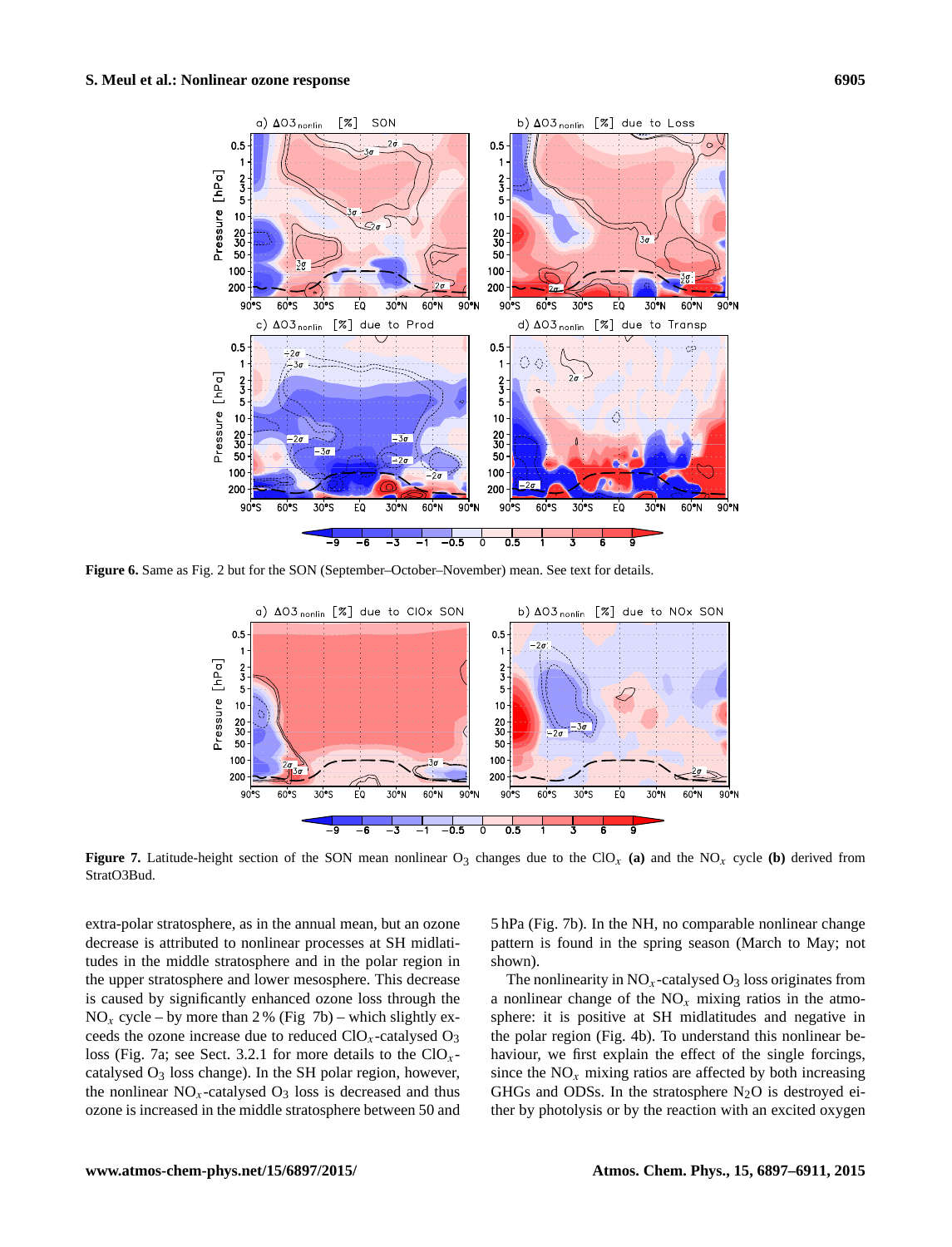atom  $O<sup>1</sup>D$ . However, only the latter reaction path produces  $NO<sub>x</sub>$ . Increasing halogen loading leads to a reduction of stratospheric  $NO<sub>x</sub>$  above the 50 hPa level by diminishing the overhead ozone column and thus increasing the photolysis rate of N<sub>2</sub>O, which mitigates the NO<sub>x</sub> production. Furthermore, an enhanced formation of reservoir species (ClONO<sub>2</sub>,  $BrONO<sub>2</sub>$ ) may also contribute to the  $NO<sub>x</sub>$  reduction (not shown). In contrast, increasing GHG concentrations cause a significantly larger abundance of nitrogen radicals in the extra-polar stratosphere (not shown) which is linked to increased  $N_2O$  input into the stratosphere. In the upper stratosphere and mesosphere, GHG-induced stratospheric cooling increases the  $NO<sub>v</sub>$  loss reaction rate [\(Rosenfield and Dou](#page-14-3)[glass,](#page-14-3) [1998\)](#page-14-3) and therefore causes a  $NO<sub>x</sub>$  decrease. The combined  $NO<sub>x</sub>$  change is dominated by the positive GHG effect in the tropical middle stratosphere and by the negative ODS effect in the polar regions and lower stratosphere. In the upper stratosphere and lower mesosphere the total  $NO<sub>x</sub>$  change between 1960 and 2000 is negative.

This means that in the SH, the combined change of ODSs and GHGs leads to a larger  $NO<sub>x</sub>$  decrease in the polar region than expected from the sum of the single forcings (shown in Fig. [4b](#page-6-1)). At midlatitudes, the  $NO<sub>x</sub>$  decrease is mitigated by nonlinear processes. Since this pattern dominates also the annual mean change (not shown), seasonally asymmetric processes must be involved. In the lower stratosphere the distribution of  $NO<sub>x</sub>$  is determined by the release from reservoir species which are produced from  $N_2O$  and transported via the residual circulation. Thus, nonlinear  $NO<sub>x</sub>$  changes in the lower stratosphere can be caused by changes in the  $NO<sub>v</sub>$  production, in the circulation and/or in the  $NO_x/NO_y$  ratio. In the upper stratosphere the dominant form of odd nitrogen is  $NO<sub>x</sub>$ . Due to the chemical loss through the reaction  $NO + N$ in the upper stratosphere and mesosphere, a maximum mixing ratio of  $NO<sub>x</sub>$  occurs at 3 hPa. Thus, air masses that are transported downward from the mesosphere are characterized by lower  $NO<sub>x</sub>$  values.

In the lower stratosphere we find qualitatively the same nonlinear change pattern for  $NO_y$  as for  $NO_x$ , with only slightly masked absolute values due to a modified partitioning of radicals and reservoir species. Since the release from N2O shows no significant nonlinear change in the tropics (not shown), a possible explanation for the nonlinear  $NO<sub>v</sub>$  change is an effect of transport. In the upper stratosphere the larger ozone abundance due to nonlinear processes can reduce the photolysis of NO which reduces the efficiency of the  $NO<sub>x</sub>$ loss reaction [\(Rosenfield and Douglass,](#page-14-3) [1998\)](#page-14-3). Furthermore, the reduced cooling in the tropical upper stratosphere (Fig. [5\)](#page-7-1) tends to decrease the loss. This leads to an increase of  $NO<sub>x</sub>$ . However, the dipole pattern cannot be explained by these processes. Therefore, transport changes must be involved. The circulation changes due to nonlinear processes are discussed later in more detail.

The significant ozone decrease attributed to chemical loss in the SH polar upper stratosphere in the SON mean (Fig. [6b](#page-8-0)) is caused by increased  $O_3$  loss in the Chapman and the  $HO_x$ cycle, which together exceed the effect of the  $ClO_x$  decrease (not shown). The enhanced  $O_3$  loss in the Chapman cycle is explained by nonlinear warming (see Fig. [5,](#page-7-1) because the SON nonlinear temperature change is comparable to the annual mean), while the increased  $O_3$  loss due to  $HO_x$  is related to a nonlinear increase of the  $HO_x$  mixing ratio in the upper stratosphere (not shown).

While the  $ClO_x$ -catalysed  $O_3$  loss is significantly reduced at all latitudes and all seasons in the upper stratosphere due to nonlinear processes, a significant nonlinear ozone decrease occurs in the SH polar region between 20 and 5 hPa in the SON mean (Fig. [7a](#page-8-1)). This is not explained by a nonlinear change of the  $ClO_x$  mixing ratio but is probably related to the reduced ozone loss in the  $NO<sub>x</sub>$  cycle that leads to more  $O_x$  available for the catalytic ClO<sub>x</sub> cycle. However, the overall nonlinear ozone change attributed to loss in this region is dominated by the ozone increase due to  $NO<sub>x</sub>$ .

The nonlinear ozone change attributed to chemical production (Fig. [6c](#page-8-0)) depends on the seasonality of the incoming solar radiation and is therefore slightly different from the annual mean. The contribution to the nonlinear ozone change, however, remains negative.

All in all, we find that ozone chemistry is affected by nonlinear changes, but it cannot fully explain the nonlinear ozone changes, in particular the ozone decrease in the Antarctic lower stratosphere in spring. Figure [6d](#page-8-0) shows the nonlinear ozone change due to ozone transport in the Antarctic spring season. The pattern is qualitatively similar to that for the annual mean (Fig. [2d](#page-5-0)), which indicates that the effect of nonlinear interactions on ozone transport is largest in the SH spring season. We find a strong dipole signal in each hemisphere: in the SH a significant decrease in ozone due to transport in the polar stratosphere and an increase in the tropics and midlatitudes, and vice versa in the NH. Hence, the nonlinear ozone change pattern in the SH is primarily determined by the nonlinear changes in the ozone transport.

To understand why this dynamically driven nonlinearity is generated, we analyse the changes in the residual mean mass stream function  $(\Psi)$ . Figure [8a](#page-10-0) shows the change in the mass stream function between 1960 and 2000 for the SON mean. The contributions from GHGs, ODSs and the nonlinear term are illustrated in Fig. [8b](#page-10-0)–d respectively. The absolute field of the stream function is positive for clockwise transport from the equator to the north pole. The zero  $\Psi$  line of the 1960 reference simulation is shown in green.

The residual mean circulation is strengthened throughout the stratosphere in the NH between 1960 and 2000 in the SON mean. In the SH the circulation is enhanced in the upper stratosphere and weakened in the lower stratosphere. This is consistent with the results by [Li et al.](#page-13-23) [\(2008\)](#page-13-23), who analysed simulations with a CCM and reported a weakening of the downward motion in the Antarctic lower stratosphere in SON for the 1960 to 2004 period and an enhancement of the downwelling in the upper stratosphere.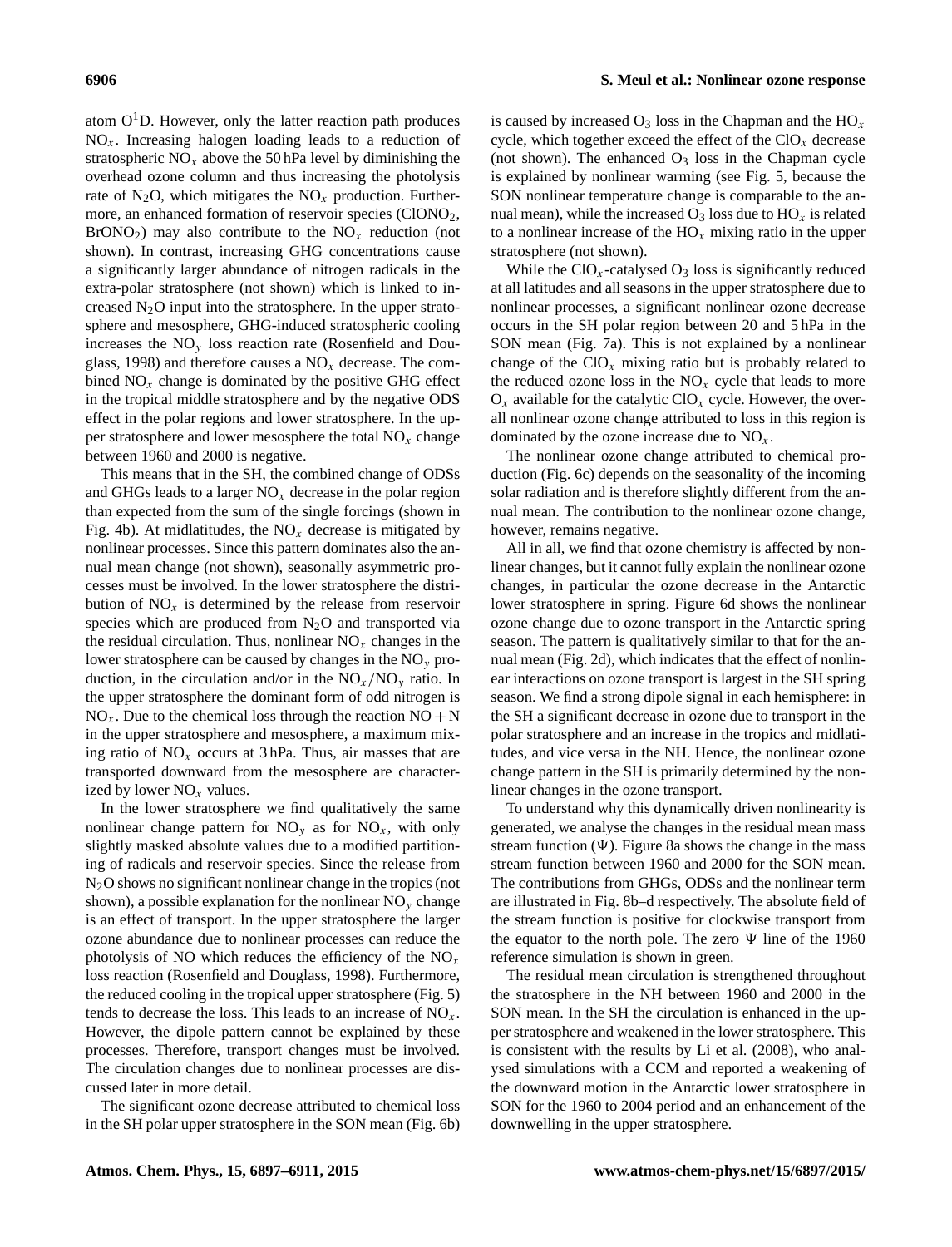<span id="page-10-0"></span>

Figure 8. Latitude-height section of the changes in the residual mean mass stream function ( $\Psi$ ) in 10<sup>9</sup> kg s<sup>-1</sup> between 1960 and 2000 for the SON mean **(a)** and the changes due to GHGs **(b)** and ODSs **(c)** as well as the nonlinear contribution **(d)**. The light/dark grey shading indicates statistically significant changes on the 95/99 % confidence level respectively. The green contour line shows the zero line of the absolute residual mean mass stream function of the 1960 reference simulation (R1960).

The change in the SH and NH upper stratosphere in the EMAC simulations can be explained by the GHG and ODS forcings respectively (Fig. [8b](#page-10-0) and c) but the weakening in the SH lower stratosphere occurs only if ODSs and GHGs are changed simultaneously. This result shows that in contrast to the findings by [McLandress et al.](#page-13-11) [\(2010\)](#page-13-11), we detect a small, but significant nonlinear response in our time slice simulations. This is potentially related to the different approach (time slice vs. transient simulations) used in our study compared to [McLandress et al.](#page-13-11) [\(2010\)](#page-13-11) and also to the fact that the chemical effect of increasing  $CH_4$  and  $N_2O$  is solely included in our "GHG only" and not in our "ODS only" simulation as it is in the study by [McLandress et al.](#page-13-11) [\(2010\)](#page-13-11). Thus in our study, nonlinear effects on the dynamics arising from nonlinear ozone changes are more likely to be detected.

Due to increasing GHG concentrations, the residual circulation is enhanced in the NH upper stratosphere and in the lower stratosphere at low latitudes as well as in the SH lower stratosphere (Fig. [8b](#page-10-0)). A reduced wave dissipation in the upper troposphere (seen in the reduced Eliassen–Palm flux (EPF) convergence; Fig. S1b in the Supplement) leads to enhanced wave propagation into the lower stratosphere at midlatitudes in both hemispheres. In the SH the wave dissipation is enhanced between 100 and 10 hPa, leading to a strengthening of the circulation, particularly in the lower stratosphere; however, for the NH midlatitudes, the atmospheric structure favours wave propagation (indicated by the change in the re-

fractive properties [\(Li et al.,](#page-13-24) [2007\)](#page-13-24); see Fig. S2b) into the upper stratosphere, where the waves dissipate and drive the change of the mean mass stream function in the upper part (Figs. S1b and [8b](#page-10-0)).

In contrast, ODS increase leads to an enhancement of the mass transport in the SH and a reduction in the NH (Fig. [8c](#page-10-0)), which is also reported by [Rind et al.](#page-13-25) [\(2009\)](#page-13-25). In the SH the source region of wave energy (EPF divergence) in the upper troposphere/lower stratosphere (UTLS) between 30 and 60◦ S is shifted poleward and intensified (see Fig. S1c). This is probably related to a slight poleward shift of the SH subtropical jet, which is caused by the cooling trend in the Antarctic lower stratosphere and an increase of the latitudinal temperature gradient. The shift of the SH subtropical jet is a known feature in summer months (e.g. [Wilcox et al.,](#page-14-13) [2012\)](#page-14-13), but it already starts to develop in SON in the time slice simulations. In addition, wave dissipation is reduced in the lower stratosphere at midlatitudes, i.e. the atmosphere is more permeable, which leads to increased EPF convergence in the middle and upper SH stratosphere (see Figs. S2c and S1c respectively) and to a strengthening of the SH residual circulation (Fig. [8c](#page-10-0)). The improved conditions for wave propagation are linked to the positive change of the zonal mean zonal wind (see Fig. S3c), which accompanies a later breakdown of the polar vortex (not shown). The NH weakening is explained by [Rind et al.](#page-13-25) [\(2009\)](#page-13-25), with an extension of the SH circulation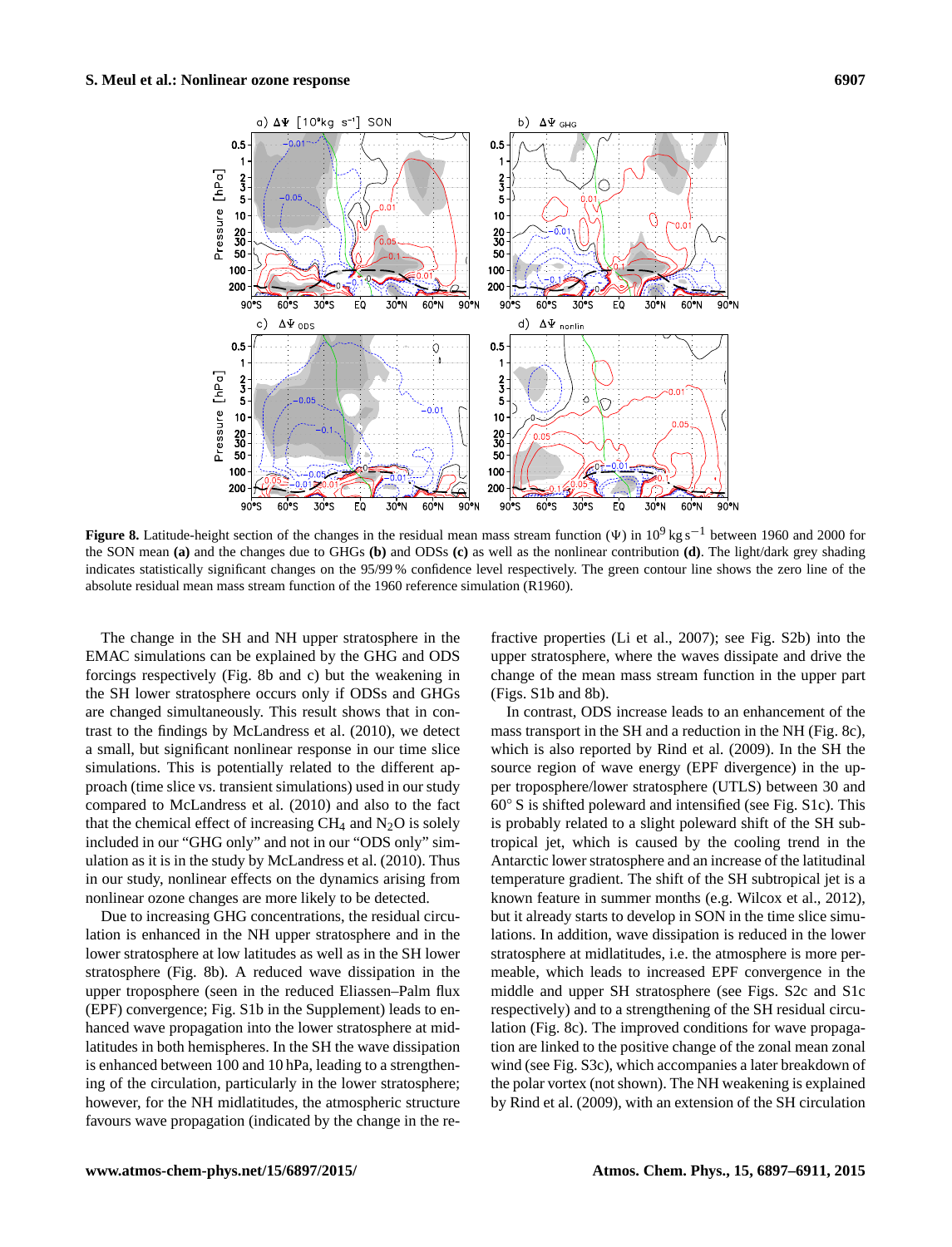change into the NH leading to reduced downwelling at high NH latitudes.

Finally, nonlinear changes occur, for example, if changes in the atmospheric conditions due to ODSs favour or mitigate the propagation of waves, which in turn are caused by increasing GHGs. In our simulations we find that the strengthening of the residual circulation in the SH lower stratosphere, which arises from both GHG and ODS changes, is weaker for the combined forcing (Fig. [8d](#page-10-0)). Here, different processes play a role. On the one hand, the wave activity from below is decreased due to less reduced  $(=increased)$  wave dissipation in the troposphere. This is linked to a weaker increase of the zonal wind around 60◦ S (see Figs. S1 and S3), which is associated with a weaker meridional temperature gradient in the UTLS and a reduced poleward shift of the SH subtropical jet (compared to the sum of the single forcings). This shift also induces a weakening of the EPF divergence in the lowermost stratosphere (see Figs. S1d and S3d). On the other hand, the middle stratosphere is more permeable for waves (see Figs. S1d and S2d), which is related to the greater persistence of the polar vortex in SH spring for the combined forcings compared to the sum of the single forcings (not shown), meaning a longer period of westerly winds in spring (see Fig. S3d). Thus, while wave dissipation is reduced in the middle stratosphere, it is enhanced in the upper stratosphere, driving the positive circulation change there (Fig. [8d](#page-10-0)).

In the NH the weakening of the residual circulation caused by ODSs and, in the polar lower stratosphere, by GHGs is compensated by nonlinear interactions. The wave dissipation in the troposphere is decreased at midlatitudes, allowing more waves to propagate into the stratosphere. As a consequence the wave dissipation in the middle and upper stratosphere is increased, driving the positive change of the residual circulation (Figs. S1d and [8\)](#page-10-0).

This nonlinear behaviour of the mass stream function is consistent with the changes of the ozone transport, since reduced transport from the tropics to the polar regions causes ozone increase at midlatitudes and decrease at high latitudes. At the same time, a strengthening of the mass stream function in the NH lower stratosphere occurs, which causes an increased transport of ozone to the higher latitudes. Moreover, the changes of the residual circulation provide a possible explanation for the nonlinear  $NO<sub>x</sub>$  change pattern in the lower stratosphere (Fig. [4b](#page-6-1)). A slower mass transport from the tropics to the mid- and high latitudes goes along with a longer transport time, which means that more time is available for the chemical conversion of N<sub>2</sub>O. The reduced  $NO<sub>x</sub>$  values south of 70◦ S are probably linked to the transport barrier at the edge of the polar vortex, which is more persistent when ODSs and GHGs are increased simultaneously (not shown). In the upper stratosphere, the increased downward motion transports air with low  $NO<sub>x</sub>$  to the polar region and explains the  $NO<sub>x</sub>$  decrease.

<span id="page-11-1"></span>

**Figure 9.** Schematic figure of the annual mean nonlinear ozone change between 1960 and 2000 and the main processes we have identified.  $(O_3+)/(O_3-)$  means positive/negative change of ozone due to the indicated process.

## <span id="page-11-0"></span>**4 Conclusions**

In this study we have performed an attribution of ozone changes between 1960 and 2000 to increasing GHGs and ODSs, explicitly accounting for nonlinearities. A set of idealised simulations with the CCM EMAC allows us to detect nonlinear contributions to changes and to analyse the underlying processes. In contrast to attribution studies using the stratospheric halogen loading as explanatory variable, this method includes all preceding processes like transport and chemical conversion of the halogen source gases. GHGinduced changes in the processing of ODSs and the resulting ozone changes are therefore attributed not to ODS changes but to the nonlinear interaction term. Furthermore, by attributing the ozone changes to increasing mixing ratios of well-mixed GHGs, both temperature and chemical modifications are considered as opposed to only temperature or  $CO<sub>2</sub>$ changes. Thus, ODS-induced changes in the abundance of  $HO_x$  and  $NO_x$  and the resulting ozone changes are attributed to nonlinear processes.

We identified a positive nonlinear contribution to the annual mean global mean ozone change throughout the stratosphere. The largest nonlinear change of 1.2 % occurs in the upper stratosphere, where it is half as large as the GHGinduced ozone change. This signal is robust in the extrapolar region in all seasons. The main processes that we found driving the nonlinear ozone changes are summarised in the schematic overview in Fig. [9.](#page-11-1) In the extra-polar upper stratosphere, the nonlinear ozone increase is mainly attributed to nonlinearities in chemical ozone loss. We showed that reduced ozone loss is mainly caused by nonlinear processes affecting the  $ClO_x$  loss cycle. Interactions between the chlorine species and  $CH_4$  or  $N_2O$  products lead to an enhanced formation of chlorine reservoir species, which decrease chemical ozone loss and increase ozone abundance by up to 2.5 %. This is consistent with the results of [Nevison et al.](#page-13-10) [\(1999\)](#page-13-10).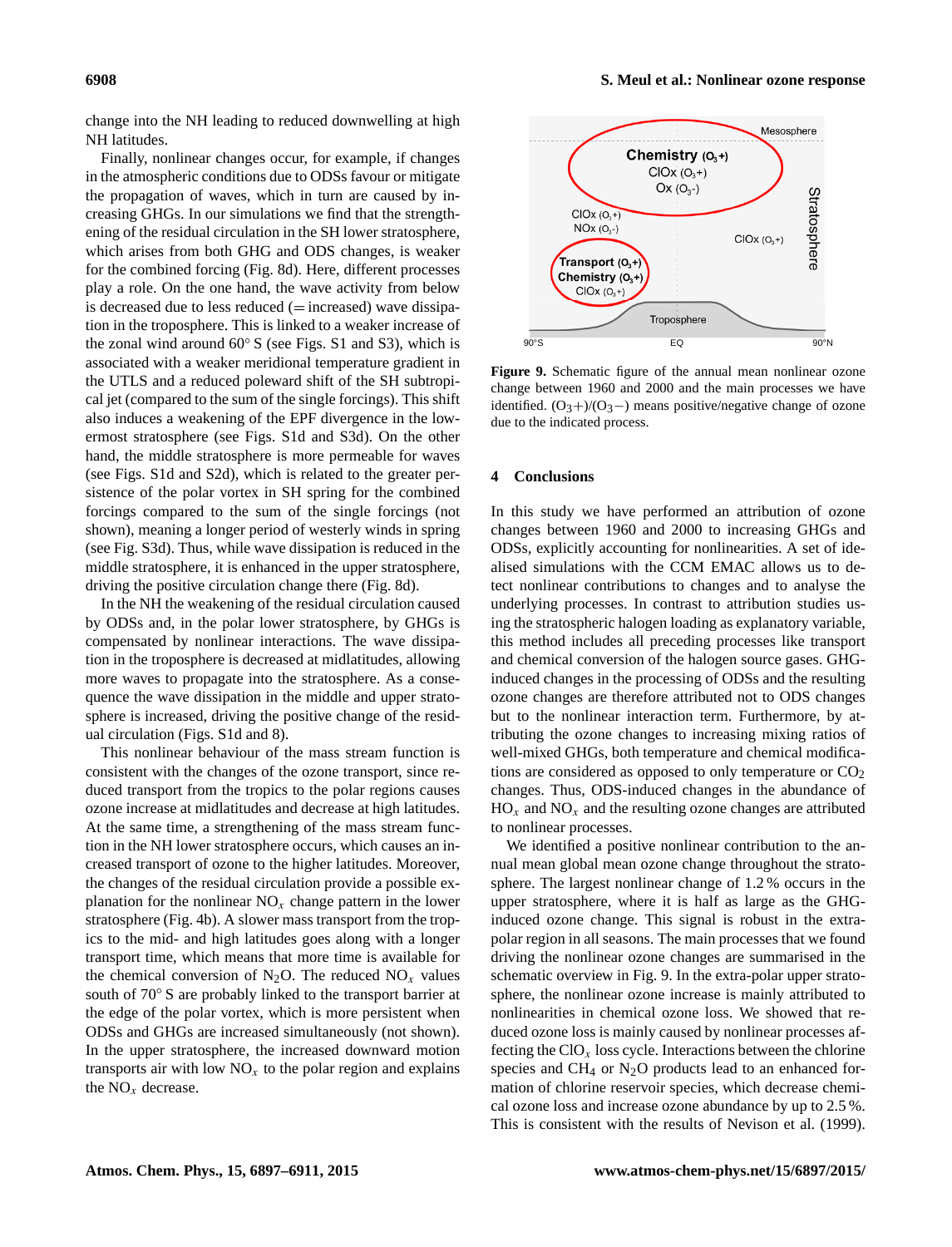# **S. Meul et al.: Nonlinear ozone response 6909**

The  $ClO_x$  effect is counteracted by more effective ozone loss via the Chapman cycle, which means that the temperatureinduced decrease of the Chapman loss reaction rate is smaller if GHGs and ODSs were changed at the same time. This is consistent with the findings of [Haigh and Pyle](#page-13-14) [\(1982\)](#page-13-14), who showed that the sensitivity of ozone to temperature changes decreases with increasing chlorine loading. In the middle stratosphere, nonlinear ozone change due to the  $NO<sub>x</sub>$  cycle is slightly positive at NH midlatitudes but larger and negative at SH midlatitudes, which leads to hemispheric asymmetries in the nonlinear ozone loss signal.

Besides the significant nonlinear ozone change in the extra-tropical upper stratosphere, a second region with significant nonlinear annual mean changes is identified in the lower stratosphere SH midlatitudes. Here, reduced  $ClO<sub>x</sub>$ catalysed ozone loss together with positive changes in ozone transport are found to be the main drivers of a nonlinear ozone increase. A nonlinear contribution is also found in ozone production, which is significantly reduced globally except for the lower polar stratosphere. The reduced production is related to a reduced photolysis rate of molecular oxygen, which is the consequence of the ozone increase above.

In the SH in spring (SON), a pronounced dipole pattern in the nonlinear ozone change is evident below 10 hPa, with ozone decrease in the polar region and increase at midlatitudes. This is mainly attributed to nonlinear processes affecting ozone transport but also modulated by nonlinear changes in the ozone chemistry. Due to a nonlinearly weakened meridional mass transport from the tropics and midlatitudes to the SH polar region, less ozone is transported to the high latitudes in the lower stratosphere. In the NH, however, nonlinear interactions lead to an enhanced mass transport and hence to a positive ozone change attributed to transport in the high latitudes and a negative ozone change at midlatitudes. Here, the reduced ozone loss in the  $ClO_x$  cycle balances the negative signal at midlatitudes and enhances the positive signal at high latitudes. In contrast, at SH midlatitudes the nonlinearly enhanced ozone loss in the  $NO<sub>x</sub>$  cycle exceeds the positive signal from the  $ClO_x$  cycle in the middle stratosphere. No enhancement of the heterogeneous ozone loss due to nonlinear processes is detected in the ozone hole area in spring; instead, there is a (not significant) mitigation of the chemical ozone depletion.

The integrated effect of the nonlinear processes is evident in the change of the total ozone column. The ODS-induced decrease is significantly mitigated in the extra-polar regions by up to 1.1 % in the annual mean.

All in all, we showed that in simulations with the CCM EMAC, simultaneously increased GHG and ODS concentrations lead to nonlinear interactions affecting both ozone chemistry and ozone transport between 1960 and 2000. The nonlinear effect on ozone is small compared to the ODS effect, but for the recent past it is about half as large as the GHG effect. It has to be noted that these results are based on a single model study. [Douglass et al.](#page-12-4) [\(2012\)](#page-12-4) showed that dif-

ferences in the balance of loss processes between different CCMs lead to different sensitivity of ozone to temperature and chlorine changes in the upper stratosphere. Analyses of the nonlinear processes with different models are thus needed to confirm the conclusions shown here.

For attribution studies with multiple linear regression analysis, however, one has to be aware of the fact that the basis functions may already be modified by nonlinear interactions. Therefore some processes are not included in the attribution. The appearance of nonlinearities means that the effect of ODS emission changes is to a small percentage dependant on the prevailing GHG concentrations. Thus the future evolution of stratospheric ozone due to the decline of ODSs will not simply be a reversal of the past.

## **The Supplement related to this article is available online at [doi:10.5194/acp-15-6897-2015-supplement.](http://dx.doi.org/10.5194/acp-15-6897-2015-supplement)**

*Acknowledgements.* This work has been funded by the Deutsche Forschungsgemeinschaft (DFG) within the research unit SHARP (LA 1025/14-2 and LA 1025/13-2) and within the project ISOLAA (LA 1025/19-1). We thank Blanca Ayarzagüena for many helpful discussions and Edwin Gerber for proofreading. Furthermore, we would like to thank the North-German Supercomputing Alliance (HLRN) for computing time and support.

Edited by: F. Khosrawi

#### **References**

- <span id="page-12-3"></span>Austin, J., Struthers, H., Scinocca, J., Plummer, D. A., Akiyoshi, H., Baumgaertner, A. J. G., Bekki, S., Bodeker, G. E., Braesicke, P., Brühl, C., Butchart, N., Chipperfield, M. P., Cugnet, D., Dameris, M., Dhomse, S., Frith, S., Garny, H., Gettelman, A., Hardiman, S. C., Joeckel, P., Kinnison, D., Kubin, A., Lamarque, J. F., Langematz, U., Mancini, E., Marchand, M., Michou, M., Morgenstern, O., Nakamura, T., Nielsen, J. E., Pitari, G., Pyle, J., Rozanov, E., Shepherd, T. G., Shibata, K., Smale, D., Teyssèdre, H. and Yamashita, Y.: Chemistry-climate model simulations of spring Antarctic ozone, J. Geophys. Res., 115, D00M11, doi[:10.1029/2009JD013577,](http://dx.doi.org/10.1029/2009JD013577) 2010b.
- <span id="page-12-0"></span>Butchart, N. and Scaife, A.: Removal of chlorofluorocarbons by increased mass exchange between the stratosphere and the troposphere in a changing climate, Nature, 410, 799–802, 2001.
- <span id="page-12-2"></span>Cicerone, R. J., Walters, S., and Liu, S. C.: Nonlinear response of stratospheric ozone column to chlorine injections, J. Geophys. Res., 88, 3647–3661, doi[:10.1029/JC088iC06p03647,](http://dx.doi.org/10.1029/JC088iC06p03647) 1983.
- <span id="page-12-1"></span>Cook, P. A. and Roscoe, H. K.: Changes in reactive stratospheric gases due to a change in Brewer–Dobson circulation: results from a simple model, Atmos. Sci. Lett., 13, 49–54, doi[:10.1002/asl.362,](http://dx.doi.org/10.1002/asl.362) 2012.
- <span id="page-12-4"></span>Douglass, A. R., Stolarski, R. S., Strahan, S. E., and Oman, L. D.: Understanding differences in upper stratospheric ozone response to changes in chlorine and temperature as computed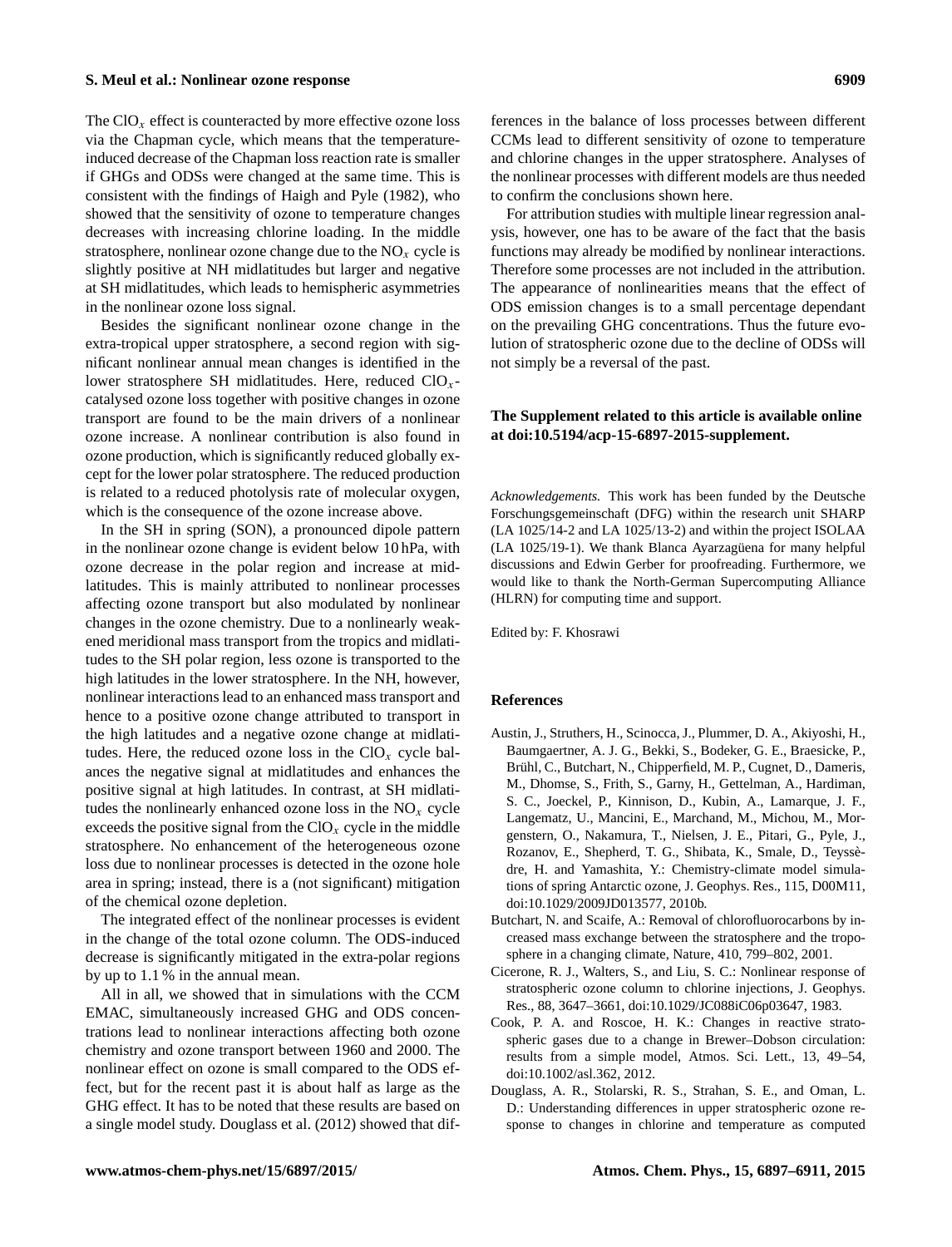using CCMVal-2 models, J. Geophys. Res., 117, D16306, doi[:10.1029/2012JD017483,](http://dx.doi.org/10.1029/2012JD017483) 2012.

- <span id="page-13-18"></span>Eyring, V., Cionni, I., Bodeker, G. E., Charlton-Perez, A. J., Kinnison, D. E., Scinocca, J. F., Waugh, D. W., Akiyoshi, H., Bekki, S., Chipperfield, M. P., Dameris, M., Dhomse, S.,Frith, S. M., Garny, H., Gettelman, A., Kubin, A., Langematz, U., Mancini, E., Marchand, M., Nakamura, T., Oman, L. D., Pawson, S., Pitari, G., Plummer, D. A., Rozanov, E., Shepherd, T. G., Shibata, K., Tian, W., Braesicke, P., Hardiman, S. C., Lamarque, J. F., Morgenstern, O., Pyle, J. A., Smale, D., and Yamashita, Y.: Multimodel assessment of stratospheric ozone return dates and ozone recovery in CCMVal-2 models, Atmos. Chem. Phys., 10, 9451– 9472, doi[:10.5194/acp-10-9451-2010,](http://dx.doi.org/10.5194/acp-10-9451-2010) 2010.
- <span id="page-13-0"></span>Fioletov, V. E., Bodeker, G. E., Miller, A. J., McPeters, R. D., and Stolarski, R.: Global and zonal total ozone variations estimated from ground-based and satellite measurements: 1964–2000, J. Geophys. Res.-Atmos., 107, 4647, doi[:10.1029/2001JD001350,](http://dx.doi.org/10.1029/2001JD001350) 2002.
- <span id="page-13-4"></span>Garny, H., Dameris, M., Randel, W., Bodeker, G. E., and Deckert, R.: Dynamically Forced Increase of Tropical Upwelling in the Lower Stratosphere, J. Atmos. Sci., 68, 1214–1233, doi[:10.1175/2011JAS3701.1,](http://dx.doi.org/10.1175/2011JAS3701.1) 2011a.
- <span id="page-13-21"></span>Garny, H., Grewe, V., Dameris, M., Bodeker, G. E., and Stenke, A.: Attribution of ozone changes to dynamical and chemical processes in CCMs and CTMs, Geosci. Model Dev., 4, 271–286, doi[:10.5194/gmd-4-271-2011,](http://dx.doi.org/10.5194/gmd-4-271-2011) 2011b.
- <span id="page-13-14"></span>Haigh, J. D. and Pyle, J. A.: Ozone perturbation experiments in a two-dimensional circulation model, Q. J. Roy. Meteorol. Soc., 109, 551–574, doi[:10.1002/qj.49710845705,](http://dx.doi.org/10.1002/qj.49710845705) 1982.
- <span id="page-13-2"></span>IPCC – Intergovernmental Panel on Climate Change: Climate Change 1995: The Science of Climate Change, in: Contribution of Working Group I to the Second Assessment Report of the Intergovernmental Panel on Climate Change, edited by: Houghton, J. T., Meira Filho, L. G., Callander, B. A., Harris, N., Kattenberg, A., and Maskell, K., Cambridge University Press, Cambridge, UK and New York, USA, 1996.
- <span id="page-13-19"></span>IPCC – Intergovernmental Panel on Climate Change: Climate change 2001: The Scientific Basis, in: Contribution of Working Group I to the Third Assessment Report, edited by: Houghton, J. T., Ding, Y., Griggs, D. J., Noguer, M., van der Linden, P. J., Dai, X., Maskell, K., and Johnson, C. A., Cambridge University Press, Cambridge, UK and New York, NY, USA, 2001.
- <span id="page-13-15"></span>Jöckel, P., Tost, H., Pozzer, A., Brühl, C., Buchholz, J., Ganzeveld, L., Hoor, P., Kerkweg, A., and Lawrence, M.: The atmospheric chemistry general circulation model ECHAM5/MESSy: consistent simulation of ozone from the surface to the mesosphere, Atmos. Chem. Phys., 6, 5067–5104, doi[:10.5194/acp-6-5067-2006,](http://dx.doi.org/10.5194/acp-6-5067-2006) 2006.
- <span id="page-13-9"></span>Johnston, H. S. and Podolske, J.: Interpretations of Stratospheric Photochemistry, Rev. Geophys. Space Phys., 16, 491–519, 1978.
- <span id="page-13-3"></span>Jonsson, A. I., de Grandpre, J., Fomichev, V. I., McConnell, J. C., and Beagley, S. R.: Doubled  $CO_2$ -induced cooling in the middle atmosphere: Photochemical analysis of the ozone radiative feedback, J. Geophys. Res., 109, D24103, doi[:10.1029/2004JD005093,](http://dx.doi.org/10.1029/2004JD005093) 2004.
- <span id="page-13-13"></span>Jonsson, A. I., Fomichev, V. I., and Shepherd, T. G.: The effect of nonlinearity in  $CO<sub>2</sub>$  heating rates on the attribution of stratospheric ozone and temperature changes, Atmos. Chem. Phys., 9, 8447–8452, doi[:10.5194/acp-9-8447-2009,](http://dx.doi.org/10.5194/acp-9-8447-2009) 2009.
- <span id="page-13-20"></span>Jungclaus, J. H., Botzet, M., Haak, H., Keenlyside, N., Luo, J. J., Latif, M., Marotzke, J., Mikolajewicz, U., and Roeckner, E.: Ocean circulation and tropical variability in the coupled model ECHAM5/MPI-OM, J. Climate, 19, 3952–3972, doi[:10.1175/JCLI3827.1,](http://dx.doi.org/10.1175/JCLI3827.1) 2006.
- <span id="page-13-6"></span>LeTexier, H., Solomon, S., and Garcia, R. R.: The role of molecular hydrogen and methane oxidation in the water vapour budget of the stratosphere, Q. J. Roy. Meteorol. Soc., 114, 281–295, 1988.
- <span id="page-13-23"></span>Li, F., Austin, J., and Wilson, J.: The strength of the brewer-dobson circulation in a changing climate: coupled chemistry-climate model simulations, J. Climate, 21, 40–57, doi[:10.1175/2007JCLI1663.1,](http://dx.doi.org/10.1175/2007JCLI1663.1) 2008.
- <span id="page-13-24"></span>Li, Q., Graf, H.-F., and Giorgetta, M. A.: Stationary planetary wave propagation in Northern Hemisphere winter – climatological analysis of the refractive index, Atmos. Chem. Phys., 7, 183– 200, doi[:10.5194/acp-7-183-2007,](http://dx.doi.org/10.5194/acp-7-183-2007) 2007.
- <span id="page-13-11"></span>McLandress, C., Jonsson, A. I., Plummer, D. A., Reader, M. C., Scinocca, J. F., and Shepherd, T. G.: Separating the Dynamical Effects of Climate Change and Ozone Depletion. Part I: Southern Hemisphere Stratosphere, J. Climate, 23, 5002–5020, doi[:10.1175/2010JCLI3586.1,](http://dx.doi.org/10.1175/2010JCLI3586.1) 2010.
- <span id="page-13-22"></span>Meul, S., Langematz, U., Oberländer, S., Garny, H., and Jöckel, P.: Chemical contribution to future tropical ozone change in the lower stratosphere, Atmos. Chem. Phys., 14, 2959–2971, doi[:10.5194/acp-14-2959-2014,](http://dx.doi.org/10.5194/acp-14-2959-2014) 2014.
- <span id="page-13-1"></span>Molina, M. J. and Rowland, F. S.: Stratospheric sink for chlorofluoromethanes: chlorine atomc-atalysed destruction of ozone, Nature, 249, 810–812, doi[:10.1038/249810a0,](http://dx.doi.org/10.1038/249810a0) 1974.
- <span id="page-13-10"></span>Nevison, C. D., Solomon, S., and Gao, R. S.: Buffering interactions in the modeled response of stratospheric  $O_3$  to increased  $NO<sub>x</sub>$  and  $HO<sub>x</sub>$ , J. Geophys. Res.-Atmos., 104, 3741–3754, doi[:10.1029/1998JD100018,](http://dx.doi.org/10.1029/1998JD100018) 1999.
- <span id="page-13-17"></span>Nissen, K. M., Matthes, K., Langematz, U., and Mayer, B.: Towards a better representation of the solar cycle in general circulation models, Atmos. Chem. Phys., 7, 5391–5400, doi[:10.5194/acp-7-](http://dx.doi.org/10.5194/acp-7-5391-2007) [5391-2007,](http://dx.doi.org/10.5194/acp-7-5391-2007) 2007.
- <span id="page-13-5"></span>Oberländer, S., Langematz, U., and Meul, S.: Unravelling impact factors for future changes in the Brewer-Dobson Circulation, J. Geophys. Res.-Atmos., 118, 10296–10312, doi[:10.1002/jgrd.50775,](http://dx.doi.org/10.1002/jgrd.50775) 2013.
- <span id="page-13-12"></span>Oman, L. D., Waugh, D. W., Kawa, S. R., Stolarski, R. S., Douglass, A. R., and Newman, P. A.: Mechanisms and feedback causing changes in upper stratospheric ozone in the 21st century, J. Geophys. Res., 115, D05303, doi[:10.1029/2009JD012397,](http://dx.doi.org/10.1029/2009JD012397) 2010.
- <span id="page-13-7"></span>Portmann, R. W. and Solomon, S.: Indirect radiative forcing of the ozone layer during the 21st century, Geophys. Res. Lett., 34, L02813, doi[:10.1029/2006GL028252,](http://dx.doi.org/10.1029/2006GL028252) 2007.
- <span id="page-13-8"></span>Revell, L. E., Bodeker, G. E., Smale, D., Lehmann, R., Huck, P. E., Williamson, B. E., Rozanov, E., and Struthers, H.: The effectiveness of  $N<sub>2</sub>O$  in depleting stratospheric ozone, Geophys. Res. Lett., 39, L15806, doi[:10.1029/2012GL052143,](http://dx.doi.org/10.1029/2012GL052143) 2012.
- <span id="page-13-25"></span>Rind, D., Jonas, J., Stammerjohn, S., and Lonergan, P.: The Antarctic ozone hole and the Northern Annular Mode: A stratospheric interhemispheric connection, Geophys. Res. Lett., 36, L09818, doi[:10.1029/2009GL037866,](http://dx.doi.org/10.1029/2009GL037866) 2009.
- <span id="page-13-16"></span>Roeckner, E., Brokopf, R., Esch, M., Giorgetta, M., Hagemann, S., Kornblueh, L., Manzini, E., Schlese, U., and Schulzweida, U.: Sensitivity of Simulated Climate to Horizontal and Vertical